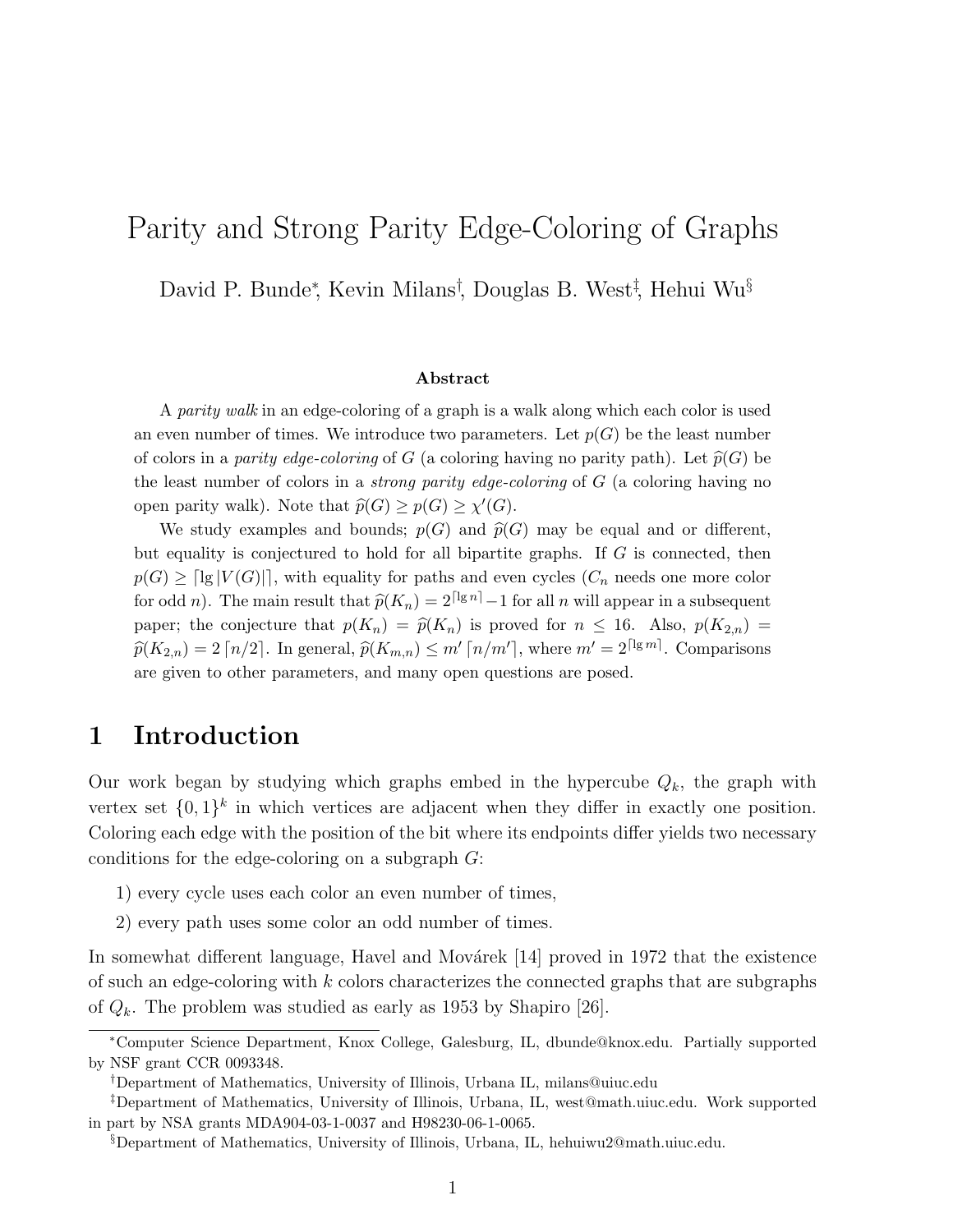Studying the parity of the usage of colors along walks suggested two edge-coloring parameters that have interesting properties and applications. Let the usage of a color on a walk be the parity of the number of times it appears along the walk. A *parity walk* is a walk in which every color has even usage.

Let a *parity edge-coloring* (pec) be an edge-coloring having no parity path. Using distinct colors on all edges produces a parity edge-coloring. Hence we introduce the parity edge*chromatic number*  $p(G)$  to be the minimum number of colors in a pec of G. Paths of length 2 force  $p(G) \ge \chi'(G)$ , where  $\chi'(G)$  is the edge-chromatic number.

A more restricted notion has better algebraic properties. A strong parity edge-coloring (spec) is an edge-coloring in which every parity walk is closed. Using distinct colors again works, so we let the *strong parity edge-chromatic number*  $\widehat{p}(G)$  be the minimum number of colors in a spec. A spec has no parity path, so every spec is a pec, and always  $\widehat{p}(G) \geq p(G)$ .

Characterizing subgraphs of  $Q_k$  using parity edge-coloring yields  $p(G) \geq \lceil \lg |V(G)| \rceil$ when G is connected, with equality for a path or even cycle (throughout, lg denotes  $log_2$ ). When *n* is odd,  $p(C_n) = \hat{p}(C_n) = 1 + \lceil \lg n \rceil$ . Also  $p(K_{2,n}) = \hat{p}(K_{2,n}) = 2 \lceil n/2 \rceil$ . In these examples,  $p(G) = \hat{p}(G)$ ; we also give examples where equality fails.

In this paper, we primarily explore the elementary properties of these parameters. In a subsequent paper [2], we prove that  $\hat{p}(K_n) = 2^{\lceil \lg n \rceil} - 1$ . This strengthens a special case of a theorem of Yuzvinsky about sums of binary vectors (see Section 3.2).

Among the questions we raise in Section 6 is whether also  $p(K_n) = 2^{\lceil \lg n \rceil} - 1$ ; we prove this for  $n \leq 16$ . The complete bipartite graph  $K_{n,n}$  behaves like  $K_n$  in that  $p(K_{n,n}) =$  $\widehat{p}(K_{n,n}) = \chi'(K_{n,n}) = n$  when  $n = 2^k$ . Also,  $\widehat{p}(K_{n,n}) \leq \widehat{p}(K_n) + 1$  for all n; we conjecture that equality holds. We show that  $\widehat{p}(K_{m,n}) \leq m' \lceil n/m' \rceil$ , where  $m \leq n$  and  $m' = 2^{\lceil \lg m \rceil}$ .

As a possible tool for exploring conjectured equalities between p and  $\hat{p}$ , we introduce a generalization. A parity r-set edge-coloring assigns r colors to each edge so that every selection of one color from the set at each edge yields a parity edge-coloring. Let  $p_r(G)$ be the minimum number of colors used. Always  $p_r(G) \leq rp(G)$ , and we prove equality for paths. Proving  $p_2(K_n) = 2p(K_n)$  could be a step toward proving  $p(K_n) = 2^{\lceil \lg n \rceil} - 1$ .

In Section 5, we distinguish parity edge-coloring from related edge-coloring problems. Section 6 poses many open questions.

### 2 Elementary Properties and Examples

First we formalize elementary observations from the Introduction.

**Remark 2.1** For every graph  $G$ ,  $\hat{p}(G) \geq p(G) \geq \chi'(G)$ , and the parameters  $\hat{p}$  and p are monotone under the subgraph relation.

**Proof.** We have  $p(G) \ge \chi'(G)$  by considering paths of length 2, and  $\widehat{p}(G) \ge p(G)$  since closed walks are not paths. For  $H \subseteq G$ , a pec or spec of G restricts to such an edge-coloring on H, since every parity walk in the restriction to H is a parity walk in the coloring on G.  $\blacksquare$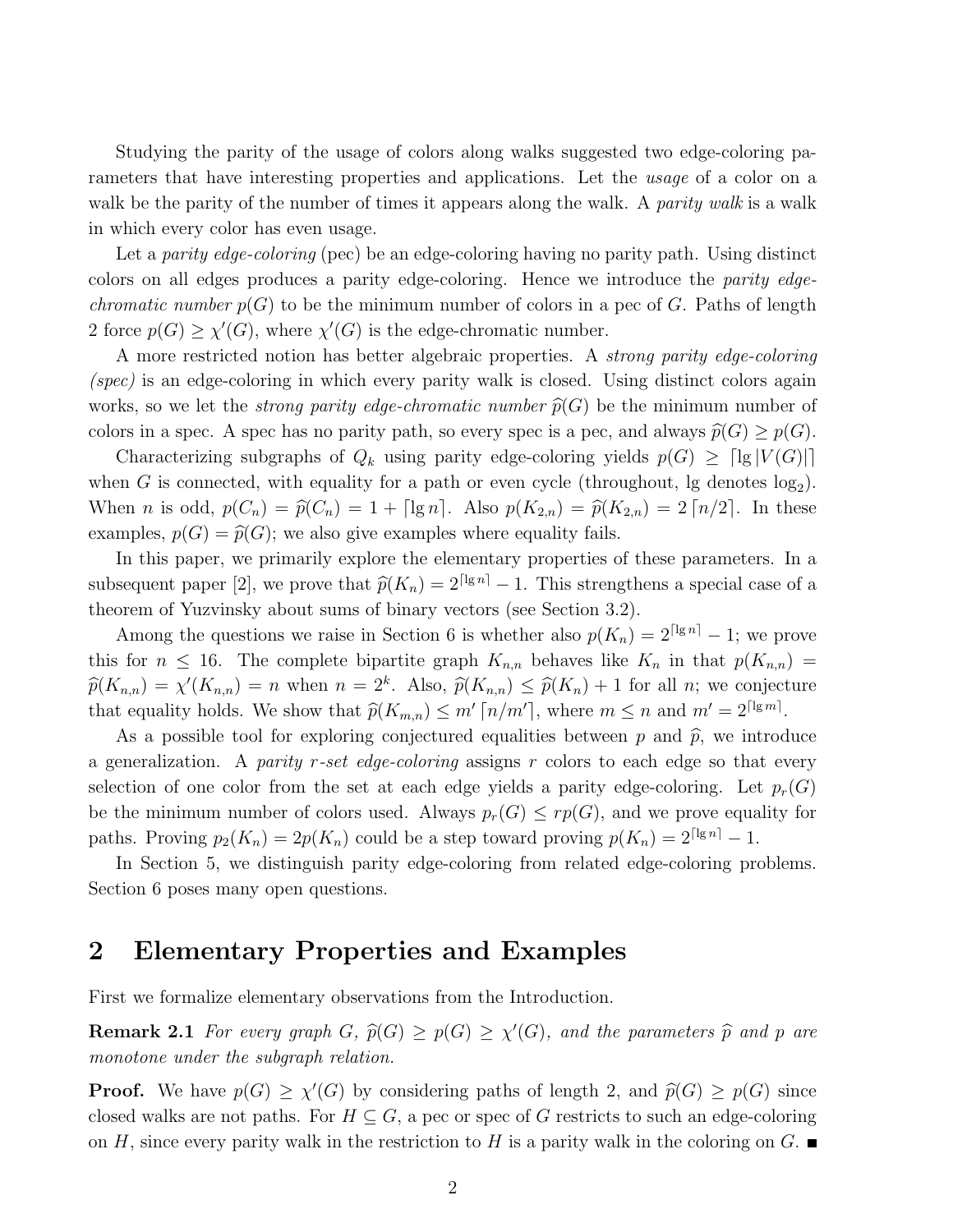When G is a forest, every pec is also a spec, so  $p(G) = \hat{p}(G)$ . Edge-coloring the hypercube by coordinates shows that  $p(Q_k) \leq \hat{p}(Q_k) \leq k$ . Hence  $p(G) \leq k$  if  $G \subseteq Q_k$ . For trees, we prove the converse.

Given a k-edge-coloring f and a walk W, we use  $\pi(W)$  to denote the parity vector of W, recording the usage of each color as  $0$  or 1. When walks W and  $W'$  are concatenated, the parity vector of the concatenation is the vector binary sum  $\pi(W) + \pi(W')$ . The weight of a vector is the number of nonzero positions.

#### **Theorem 2.2** A tree T embeds in the k-dimensional hypercube  $Q_k$  if and only if  $p(T) \leq k$ .

**Proof.** We have observed necessity. Conversely, let f be a parity k-edge-coloring of T (there may be unused colors if  $p(T) < k$ ). Fix a root vertex r in T. Define  $\phi: V(T) \to V(Q_k)$  by setting  $\phi(v) = \pi(W)$ , where W is the r, v-path in T.

When  $uv \in E(T)$ , the r, u-path and r, v-path in T differ in one edge, so  $\phi(u)$  and  $\phi(v)$ are adjacent in  $Q_k$ . It remains only to check that  $\phi$  is injective. The parity vector for the u, v-path P in T is  $\phi(u)+\phi(v)$ , since summing the r, u-path and r, v-path cancels the portion from r to P. Since f is a parity edge-coloring,  $\phi(P)$  is nonzero, and hence  $\phi(u) \neq \phi(v)$ .  $\blacksquare$ 

When k is part of the input, recognizing subgraphs of  $Q_k$  is NP-complete [18], and this remains true when the input is restricted to trees [27]. Therefore, computing  $p(G)$  or  $\widehat{p}(G)$ is NP-hard even when  $G$  is a tree. Perhaps there is a polynomial-time algorithm for trees with bounded degree or bounded diameter.

The Havel–Movárek characterization of subgraphs of  $Q_k$  follows easily from Theorem 2.2 (they also proved statements equivalent to Theorem 2.2 and Corollary 2.5.) Their proof is essentially the same as ours, but our organization is different in the language of pecs.

**Corollary 2.3** A graph G is a subgraph of  $Q_k$  if and only if G has a parity k-edge-coloring in which every cycle is a parity walk.

**Proof.** We have observed necessity. For sufficiency, choose a spanning tree T. Since  $p(T) \leq p(G) \leq k$ , Theorem 2.2 implies that  $T \subseteq Q_k$ . Map T into  $Q_k$  using  $\phi$  as defined in the proof of Theorem 2.2. For each  $xy \in E(G) - E(T)$ , the cycle formed by adding xy to T is given to be a parity walk. Hence the  $x, y$ -path in T has parity vector with weight 1. This makes  $\phi(x)$  and  $\phi(y)$  adjacent in  $Q_k$ , as desired.

Mitas and Reuter [22] later gave a much lengthier proof motivated by studying subdiagrams of the subset lattice. They also characterized the graphs occurring as induced subgraphs of  $Q_k$  as those having a k-edge-coloring satisfying properties (1) and (2) and (3), where property  $(3)$  essentially states that that if the parity vector of a walk W has weight 1, then the endpoints of W are adjacent.

Spanning trees yield a general lower bound on  $p(G)$ , which holds with equality for paths, even cycles, and connected spanning subgraphs of  $Q_k$ .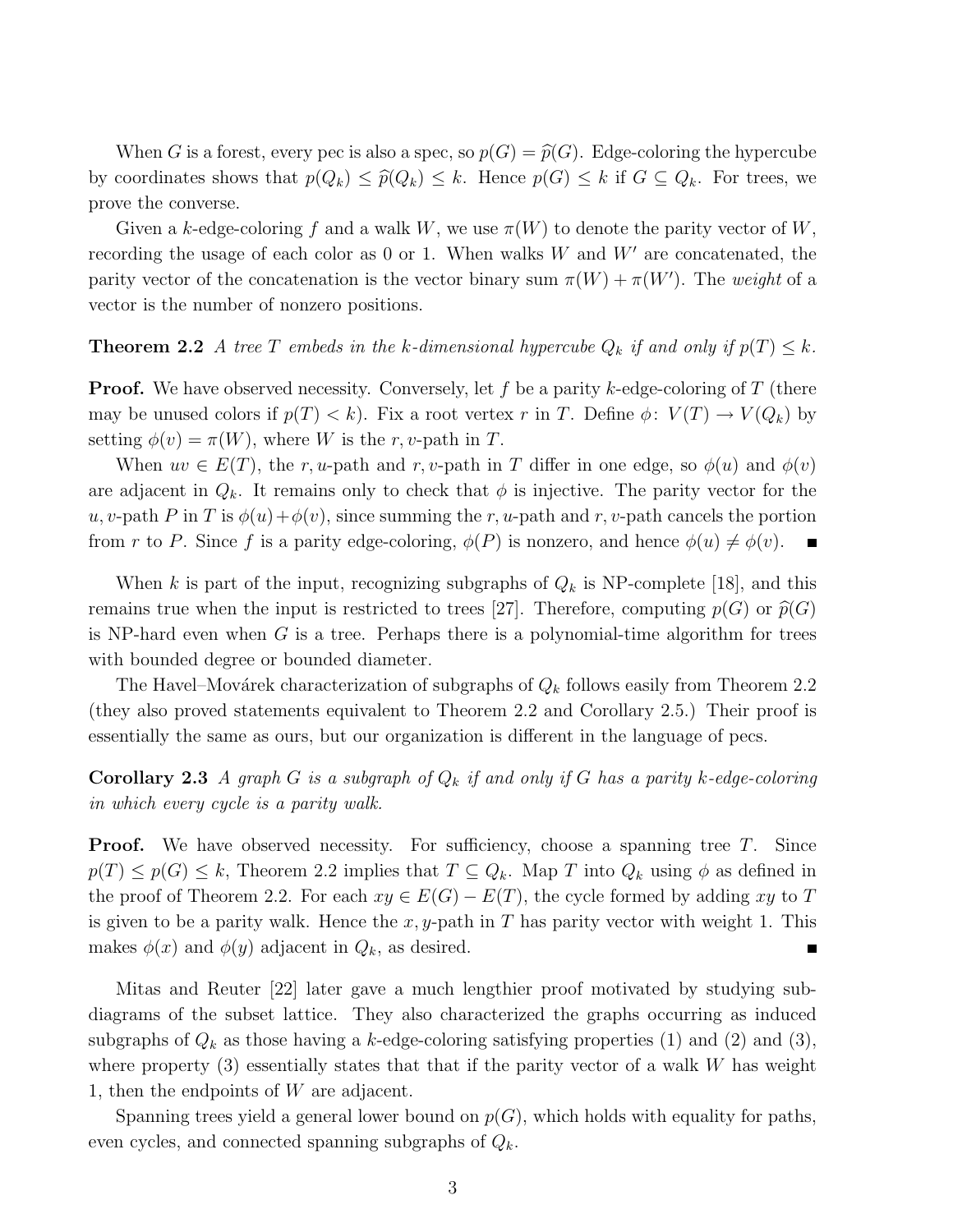**Corollary 2.4** If G is connected, then  $p(G) \geq \lceil \lg n(G) \rceil$ .

**Proof.** If T is a spanning tree of G, then  $p(G) \geq p(T)$ . Since T embeds in the hypercube of dimension  $p(T)$ , we have  $n(G) = n(T) \leq 2^{p(T)} \leq 2^{p(G)}$ .

**Corollary 2.5** For all n,  $p(P_n) = \hat{p}(P_n) = \lceil \lg n \rceil$ . For even n,  $p(C_n) = \hat{p}(C_n) = \lceil \lg n \rceil$ .

**Proof.** The lower bounds follow from Corollary 2.4. The upper bounds hold because  $Q_k$ contains cycles of all even lengths up to  $2^k$ .

A result equivalent to  $p(P_n) = \hat{p}(P_n) = \lceil \lg n \rceil$  appears in [14] (without defining either parameter). When n is odd,  $C_n$  needs an extra color beyond  $\lceil \lg n \rceil$ . To prove this, we begin with simple observations about adding an edge.

**Lemma 2.6** (a) If e is an edge in a graph G, then  $p(G) \leq p(G - e) + 1$ . (b) If also  $G - e$  is connected, then  $\widehat{p}(G) \leq \widehat{p}(G - e) + 1$ .

**Proof.** (a) Put an optimal parity edge-coloring on  $G - e$  and add a new color on e. There is no parity path avoiding e, and any path through e uses the new color exactly once.

(b) Put an optimal spec on  $G - e$  and add a new color on e. Let P be a u, v-path in  $G - e$ , where u and v are the endpoints of e. Suppose that there is an open parity walk W. Note that W traverses e an even number of times, since no other edge has the same color as e. Form  $W'$  by replacing each traversal of e by P or its reverse, depending on the direction of traversal of e. Every edge is used with the same parity in  $W'$  and  $W$ , and the endpoints are unchanged, so  $W'$  is an open parity walk in  $G - e$ . This is a contradiction.

Lemma 2.6(b) does not hold when  $G - e$  is disconnected (see Example 2.8).

**Theorem 2.7** If n is odd, then  $p(C_n) = \widehat{p}(C_n) = \lceil \lg n \rceil + 1$ .

**Proof.** Lemma 2.6(b) yields the upper bound, since  $\hat{p}(P_n) = \lceil \lg n \rceil$ .

For the lower bound, we show first that  $\hat{p}(C_n) = p(C_n)$  (this and Lemma 2.6(a) yield an alternative proof of the upper bound). Let  $W$  be an open walk, and let  $W'$  be the subgraph formed by the edges with odd usage in W. The sum of the usage by W of edges incident to a vertex x is odd if and only if x is an endpoint of W. Hence  $W'$  has odd degree precisely at the endpoints of W. Within  $C_n$ , this requires W' to be a path P joining the endpoints of W. Under a parity edge-coloring  $f$ , some color has odd usage along  $P$ , and this color has odd usage in W. Hence f has no open parity walk, and every parity edge-coloring is a spec.

It now suffices to show that  $\widehat{p}(C_n) \geq p(P_{2n})$ . Given a spec f of  $C_n$ , we form a parity edge-coloring g of  $P_{2n}$  with the same number of colors. Let  $v_1, \ldots, v_n$  be the vertices of  $C_n$ in order, and let  $u_1, \ldots, u_n, w_1, \ldots, w_n$  be the vertices of  $P_{2n}$  in order. Define g by letting  $g(u_iu_{i+1}) = g(w_iw_{i+1}) = f(v_iv_{i+1})$  for  $1 \le i \le n-1$  and letting  $g(u_nw_1) = f(v_nv_1)$ .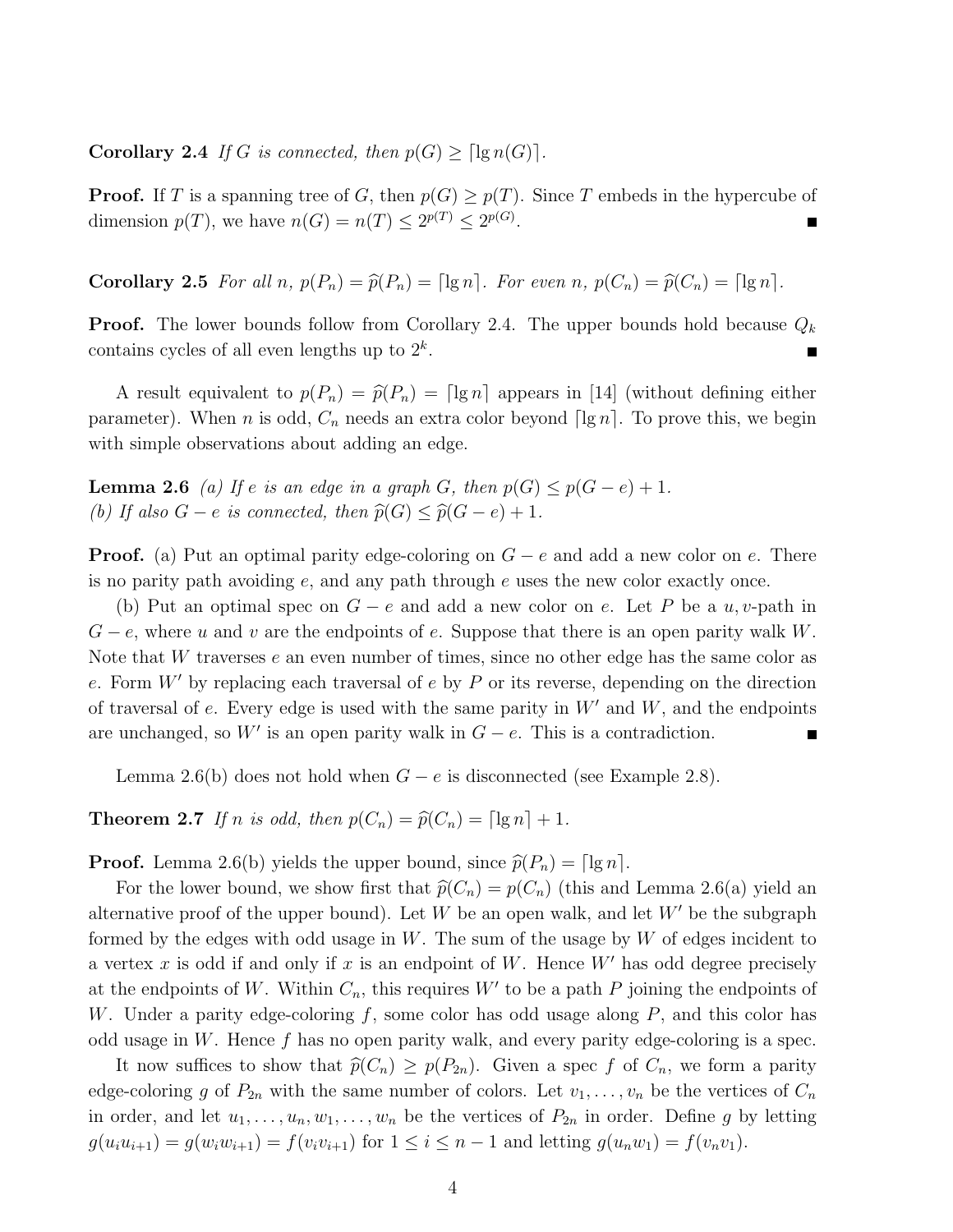Each path in  $P_{2n}$  corresponds to an open walk in  $C_n$  or to one trip around the cycle. There is no parity path of the first type, since  $f$  is a spec. There is none of the second type, since  $C_n$  has odd length.

The "unrolling" technique of Theorem 2.7 leads to an example G with  $\hat{p}(G) > p(G)$ , which easily extends to generate infinite families.

**Example 2.8** Form a graph G by identifying a vertex of  $K_3$  with an endpoint of  $P_8$ . Since  $p(K_3) = p(P_7) = 3$ , adding the connecting edge yields  $p(G) \leq 4$  (see Lemma 2.6(a)).

We claim that  $\widehat{p}(G) \geq p(P_{18}) = 5$ . We copy a spec f of G onto  $P_{18}$  with the path edges doubled. Beginning with the vertex of degree 1 in  $G$ , walk down the path, once around the triangle, and back up the path. This walk has length 17; copy the colors of its edges in order to the edges of  $P_{18}$  in order to form an edge-coloring g of  $P_{18}$ .

Each path in  $P_{18}$  corresponds to an open walk in  $G$  or a closed walk that traverses the triangle once. There is no parity path of the first type, since  $f$  is a spec. There is none of the second type, since such a closed walk has odd length. This proves the claim.

Since  $\hat{p}(K_3) = \hat{p}(P_7) = 3$ , this graph G also shows that adding an edge can change  $\hat{p}$  by more than 1 when  $G$  is disconnected.

We know of no bipartite graph G with  $\widehat{p}(G) > p(G)$ . Nevertheless, it is not true that every optimal parity edge-coloring of a bipartite graph is a spec.

**Example 2.9** Let G be the graph obtained from  $C_6$  by adding two pendant edges at one vertex. Let  $W$  be the spanning walk that starts at one pendant vertex, traverses the cycle, and ends at the other pendant vertex. Let  $f$  be the 4-edge-coloring that colors the edges of W in order as  $a, b, a, c, b, d, c, d$ . Although f is an optimal parity edge-coloring  $(\Delta(G) = 4)$ , it uses each color twice on the open walk  $W$ , so it is not a spec. Changing the edge of color d on the cycle to color a yields a strong parity 4-edge-coloring.

# 3 Specs and Canonical Colorings

The monotonicity of p and  $\hat{p}$  guarantees that  $K_n$  has the largest value of both parameters among all *n*-vertex graphs. Thus determining  $p(K_n)$  or  $\hat{p}(K_n)$  solves the corresponding extremal problem for n-vertex graphs.

The optimal pecs for complete graphs and complete bipartite graphs seem to have a particularly nice form. Whether optimal or not, these constructions provide upper bounds.

**Definition 3.1** A *canonical coloring* of a graph is an edge-coloring defined by assigning vertex labels that are binary vectors (of the same length) and giving each edge the color that is the binary vector sum of the labels of its endpoints.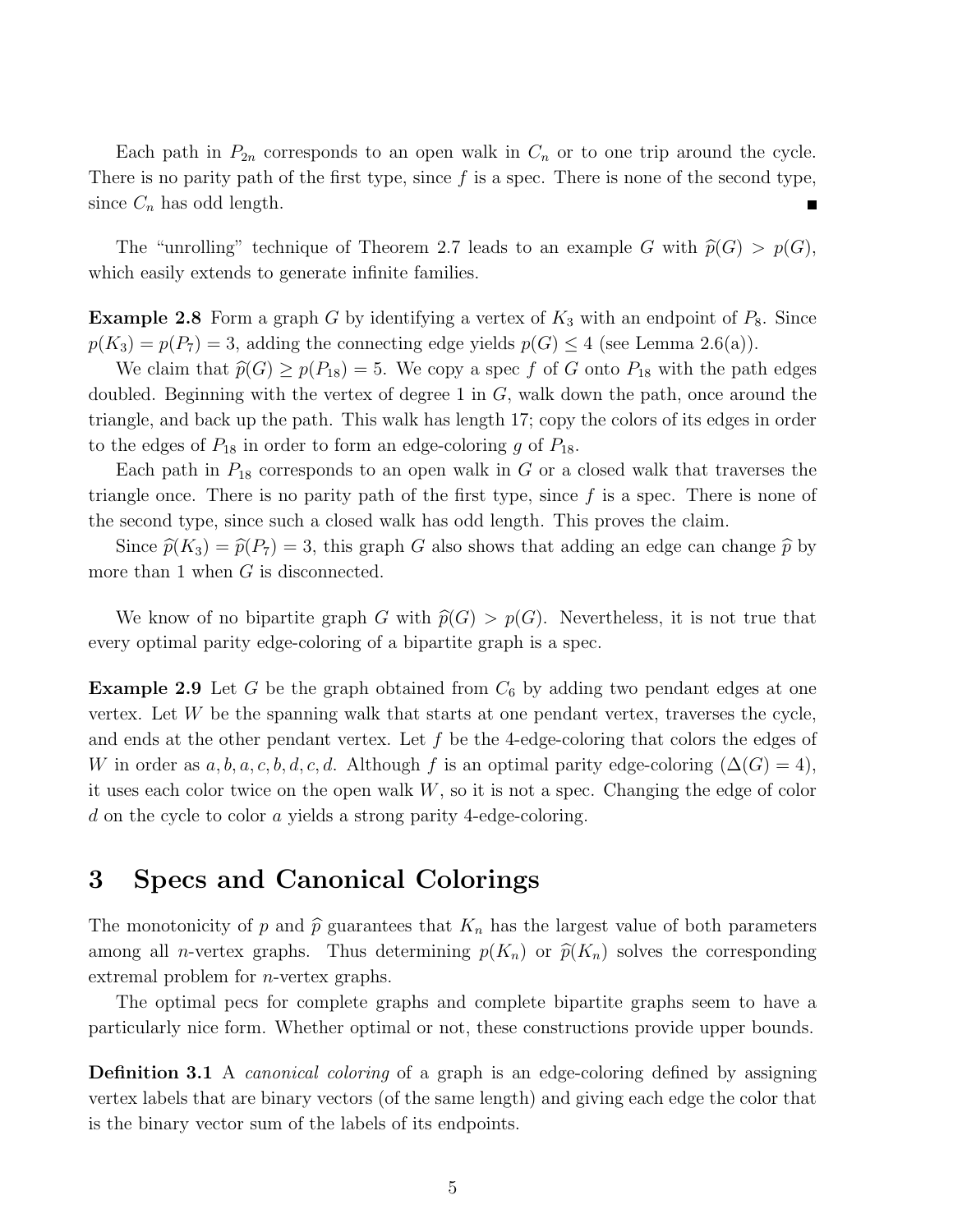Lemma 3.2 For any graph G, every canonical coloring generated using distinct vertex labels is a spec. If G is bipartite, then every canonical coloring generated from vertex labels such that each is used at most once in each partite set is a spec.

**Proof.** Suppose that  $W$  is an open walk whose endpoints have names differing in some bit i. The total usage of colors flipping bit i along  $W$  must then be odd, and hence some color has odd usage on  $W$ . In the bipartite case, we may also have open walks whose endpoints have the same names, but such walks have odd length, and odd length forces odd usage of some color.

**Corollary 3.3** If  $n = 2^k$ , then  $\hat{p}(K_n) = p(K_n) = \chi'(K_n) = n - 1$ , and  $\hat{p}(K_{n,n}) = p(K_{n,n}) = \chi'(K_n)$  $\chi'(K_{n,n}) = n$ . In general,  $\widehat{p}(K_n) \leq 2^{\lceil \lg n \rceil} - 1$  and  $\widehat{p}(K_{n,n}) \leq 2^{\lceil \lg n \rceil}$ .

**Proof.** The canonical coloring of  $K_n$  using colors of length  $\lceil \lg n \rceil$  uses  $2^{\lceil \lg n \rceil} - 1$  colors (the color 0 is not used), and this equals the trivial lower bound when  $n = 2<sup>k</sup>$ . The same is true for  $K_{n,n}$ , except that color **0** also is used.

In [2], we prove that always  $\widehat{p}(K_n) = 2^{\lceil \lg n \rceil} - 1$ . The main idea is to introduce an additional vertex without needing additional colors until a power of 2 is reached. At that point, the trivial lower bound implies that  $2^{\lceil \lg n \rceil} - 1$  colors were in use all along. The proof involves studying the vector space  $\mathbb{F}_2^k$  of binary k-tuples under component-wise binary addition. A corollary of the proof is that every optimal spec of  $K_n$ , for every n, is a canonical coloring generated by vectors of length  $|\lg n|$ .

**Theorem 3.4** ([2])  $\hat{p}(K_n) = 2^{\lceil \lg n \rceil} - 1$ .

To put this result in perspective and to motivate the conjectures that remain about  $K_n$ and  $K_{n,n}$ , we briefly describe Yuzvinsky's Theorem. Yuzvinsky proved that for subsets A and B of  $\mathbb{F}_2^k$  with fixed sizes r and s, the number of vectors that can be obtained as the sum of a vector in A and a vector in B is at least a certain quantity  $r \circ s$  called the "Hopf-Stiefel" function" of r and s. (In non-algebraic language,  $r \circ s$  has an equivalent definition as the least *n* such that  $\binom{n}{k}$  $\binom{n}{k}$  is even for each k with  $n - s < k < r$ . The condition is vacuous if  $n \geq r + s - 1$ , so trivially  $r \circ s \leq r + s - 1$ .)

Later, Plagne computed a nice formula for this function, and Karolyi gave a short proof of that result. We combine these results into a single statement relevant to our context.

**Theorem 3.5** (Yuzvinsky [28], Plagne [25], Károlyi [16]) For  $A, B \subseteq \mathbb{F}_2^k$ , let  $C = \{a + b :$  $a \in A, b \in B$ . If  $|A| = r$  and  $|B| = s$ , then  $|C| \ge r \circ s$ , where

$$
r \circ s = \min_{k \in \mathbb{N}} \left\{ 2^k \left( \left\lceil \frac{r}{2^k} \right\rceil + \left\lceil \frac{s}{2^k} \right\rceil - 1 \right) \right\}.
$$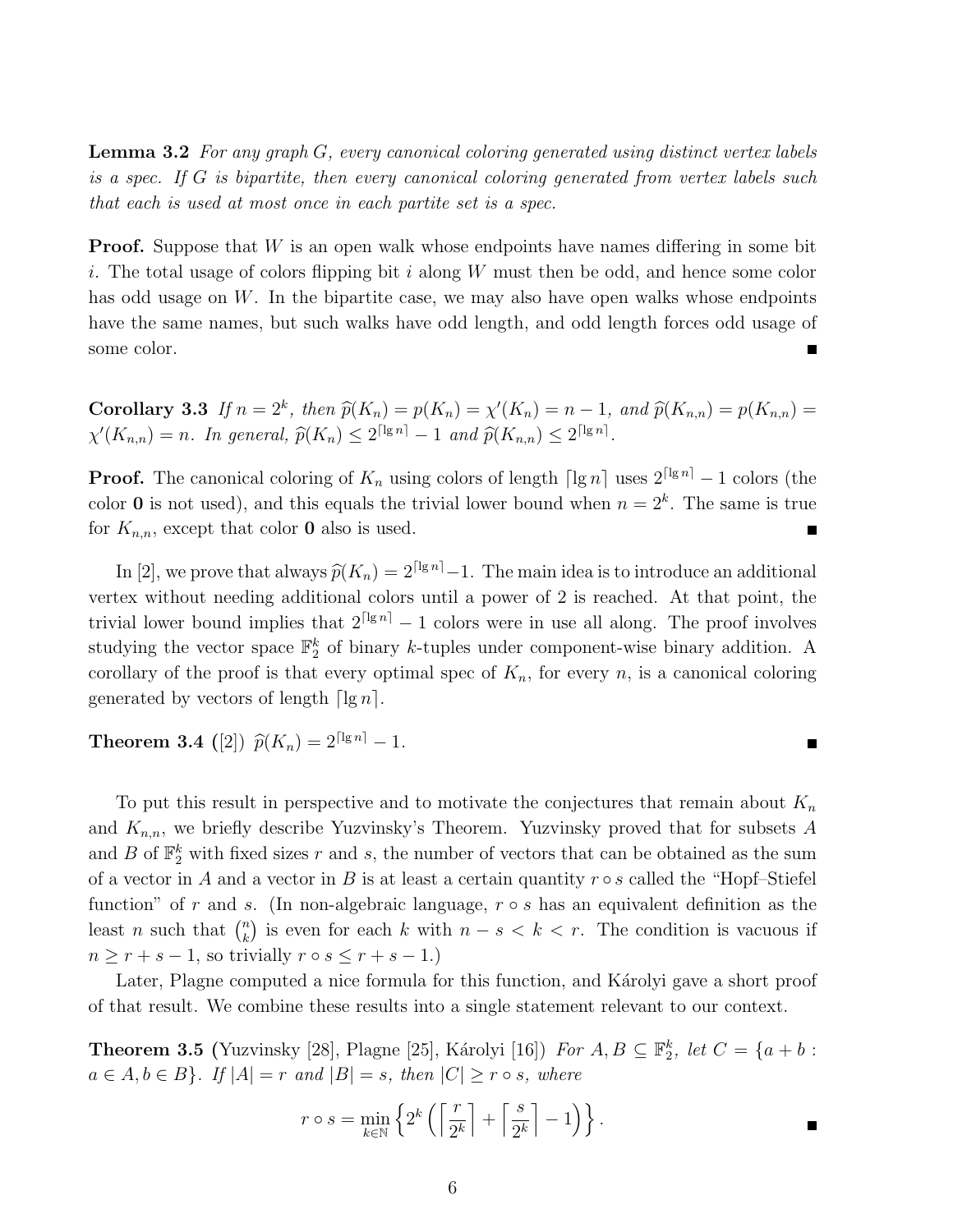When  $A = B$ , with size r, the minimization yields  $r \circ r = 2^{\lceil \lg r \rceil}$ . Yuzvinsky's Theorem for this case says that every canonical coloring of  $K_r$  uses at least  $2^{\lceil \lg r \rceil} - 1$  colors. Our result strengthens this by showing that in the more general family of strong parity edge-colorings, it remains true that at least  $2^{\lceil \lg r \rceil} - 1$  colors are needed.

The bound in Yuzvinsky's Theorem is always tight (see [6]); that is, for  $r, s \leq 2^k$  there exist  $A, B \subseteq \mathbb{F}_2^k$  with  $|A| = r$ ,  $|B| = s$ , and  $|C| = r \circ s$ . By Lemma 3.2,  $\widehat{p}(K_{r,s}) \le r \circ s$ . We conjecture that equality holds. A direct proof determining  $\hat{p}(K_{r,s})$  in the graph-theoretic setting would strengthen all cases of Yuzvinsky's Theorem.

#### Conjecture 3.6  $\widehat{p}(K_{r,s}) = r \circ s$ .

Yuzvinsky's Theorem as stated describes a bipartite situation, with the application to complete graphs as a special case. This relationship extends to specs, which means that proving the special case of Conjecture 6.3 for  $r = s = n$  also implies the result of [2] on  $K_n$ . That implication uses the following proposition.

#### Proposition 3.7  $\widehat{p}(K_n) \geq \widehat{p}(K_{n,n}) - 1$ .

**Proof.** Let f be a spec of  $K_n$  with vertex set  $u_1, \ldots, u_n$ . Given  $K_{n,n}$  with partite sets  $v_1, \ldots, v_n$  and  $w_1, \ldots, w_n$ , let  $f'(v_iw_j) = f(u_iu_j)$  when  $i \neq j$ , and give a single new color to all  $v_i w_i$  with  $1 \leq i \leq n$ . A parity walk W' under f' starts and ends in the same partite set. Let W be the walk obtained by mapping it back to  $K_n$ , which collapses  $v_i$  and  $w_i$  into  $u_i$ , for each i. The edges that had the new color disappear; this number of edges is even, since  $W'$  was a parity walk. Hence  $W$  is a parity walk under  $f$ .

Since f is a spec, W is a closed walk in  $K_n$ . Hence W' starts and ends at vertices in the same partite set that have the same index. Since  $K_{n,n}$  has only one vertex with each index in each partite set, W' is closed. Hence  $f'$  is a spec of  $K_{n,n}$ . П

We have observed that canonical colorings yield  $\hat{p}(K_{n,n}) \leq 2^{\lceil \lg n \rceil}$  for all n. Toward the conjecture that equality holds, we offer the following.

**Proposition 3.8** If some optimal spec of  $K_{n,n}$  uses a color on at least n – 1 edges, then  $\widehat{p}(K_{n,n}) = \widehat{p}(K_n) + 1 = 2^{\lceil \lg n \rceil}$ . If a color is used  $n-r$  times, then  $\widehat{p}(K_{n,n}) \ge 2^{\lceil \lg n \rceil} - {r \choose 2}$  $\binom{r}{2}$ .

**Proof.** We prove the general statement. Let f be such a spec, and let c be such a color. Let U be one partite set, with vertices  $u_1, \ldots, u_n$ . Whenever color class c is incident to at least one of distinct vertices  $u_i, u_j \in U$ , let  $P_{i,j}$  be a  $u_i, u_j$ -path of length 2 in which one edge has color c under f. Choose these so that  $P_{j,i}$  is the reverse of  $P_{i,j}$ . When c appears at neither  $u_i$  nor  $u_j$ , leave  $P_{i,j}$  undefined.

Let G be the graph obtained from  $K_n$  with vertex set  $v_1, \ldots, v_n$  by deleting the edges  $v_i v_j$  such that  $P_{i,j}$  is undefined; there are  $\binom{r}{2}$  $\binom{r}{2}$  such edges. Define a coloring  $f'$  on G by letting  $f(v_i v_j)$  be the color other than c on  $P_{i,j}$ .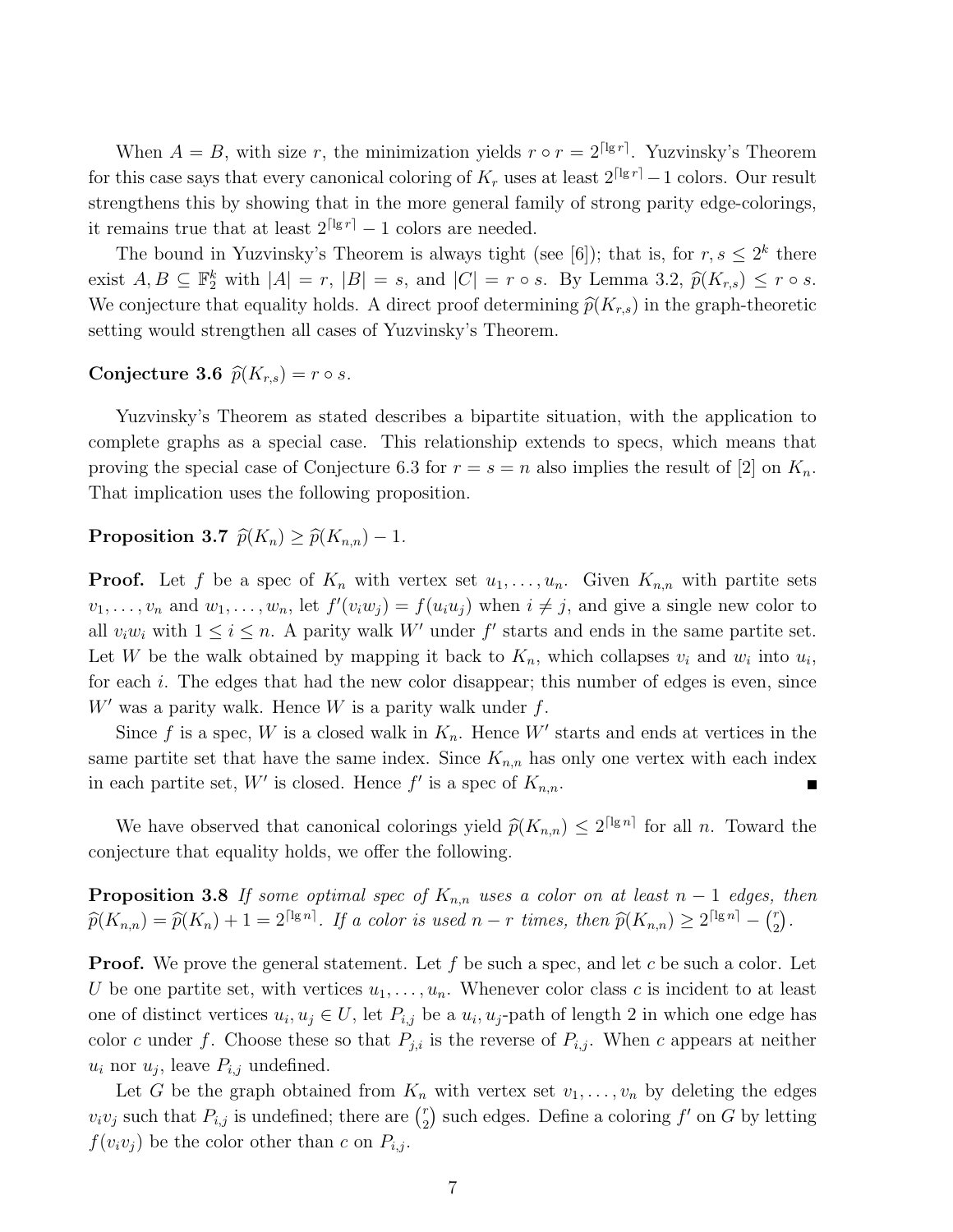We claim that  $f'$  is a spec. Given a parity walk W' under  $f'$ , define a walk W in  $K_{n,n}$  as follows. For each edge  $v_i v_j$  in W', follow  $P_{i,j}$ . By construction, the usage in W of each color other than c is even. Hence also the usage of c is even. Hence  $W$  is a parity walk under  $f$ and therefore is closed. Since W starts and ends at the same vertex  $u_i \in U$ , also W' starts and ends at the same vertex  $v_i$ .

We have proved that every parity walk under  $f'$  is closed, so  $f'$  is a spec. Hence  $f'$ has at least  $\widehat{p}(G)$  colors, and f has at least one more. By Lemma 2.6(b) and Theorem 3.4,  $\widehat{p}(G) \ge 2^{\lceil \lg n \rceil} - 1 - {r \choose 2}$  $\binom{r}{2}$ , which completes the proof of the lower bound.

For the upper bound, Corollary 3.3 shows that  $2^{\lceil \lg n \rceil}$  colors suffice.

Corollary 3.9  $\widehat{p}(K_{n,n}) \ge \max_r \min\{2^{\lceil \lg n \rceil} - {r \choose 2} \}$  $\binom{r}{2}, \frac{n^2}{n-r}$  $\frac{n^2}{n-r-1}\}$ .

**Proof.** If  $E(K_{n,n})$  has a spec with s colors, where  $s < 2^{\lceil \lg n \rceil} - \binom{r}{2}$  $\binom{r}{2}$ , then by Proposition 3.8 no color can be used at least  $n - r$  times, and hence  $n^2/s \leq n - r - 1$ . Thus  $\widehat{p}(K_{n,n}) \geq$  $\min\{2^{\lceil \lg n \rceil} - \binom{r}{2} \}$  $\binom{r}{2}, n^2/(n-r-1)$ .

With  $r = 1$ , we conclude that  $\hat{p}(K_{n,n}) \geq 2^k$  when  $n > 2^k - 3 - 4/(n-2)$ , since then  $n^2/(n-2) > 2^k - 1$ . Thus  $\hat{p}(K_{5,5}) = 8$ , and  $\hat{p}(K_{n,n}) = 16$  for  $13 \le n \le 16$ . Using  $r = 2$ , we obtain  $14 \leq \widehat{p}(K_{9,9}) \leq 16$ .

Corollary 3.3 shows that when n is a power of 2, the lower bound of  $\Delta(G)$  is optimal for strong parity edge-coloring of  $K_{n,n}$ . We next enlarge the class of complete bipartite graphs where this bound is optimal.

### **Theorem 3.10** If  $m = 2^k$  and m divides n, then  $p(K_{m,n}) = \hat{p}(K_{m,n}) = \Delta(K_{m,n}) = n$ .

**Proof.** Let  $r = n/m$  and  $[r] = \{1, ..., r\}$ . Label the vertices in the small part with  $\mathbb{F}_2^k$ . Label those in the large part with  $\mathbb{F}_2^k\times [r]$ . Color the edges with color set  $\mathbb{F}_2^k\times [r]$  by setting  $f(uv) = (u + v', j)$ , where  $v = (v', j)$ . In other words, we use r edge-disjoint copies of the bicanonical coloring on r edge-disjoint copies of  $K_{m,m}$ .

We have used n colors, so it suffices to show that  $f$  is a spec. Let  $W$  be a parity walk under f. Erasing the second coordinate maps W onto a walk  $W'$  in  $K_{m,m}$ . Furthermore, W' is a parity walk, because all edges in W whose color has the form  $(z, j)$  for any j are mapped onto edges with color z under the bicanonical coloring of  $K_{m,m}$ , and there are an even number of these for each  $j$ . Hence  $W'$  is closed.

Hence W starts and ends at vertices labeled with the same element u of  $\mathbb{F}_2^k$ , and they are in the same part since W has even length. If these vertices are different copies of  $u$  in the large partite set, then those copies of  $K_{m,m}$  have contributed an odd number of edges to W, so for each of them some color confined to it has odd usage in  $W$ . This contradicts that  $W$ is a parity walk. Hence  $W$  is closed, and  $f$  is a spec.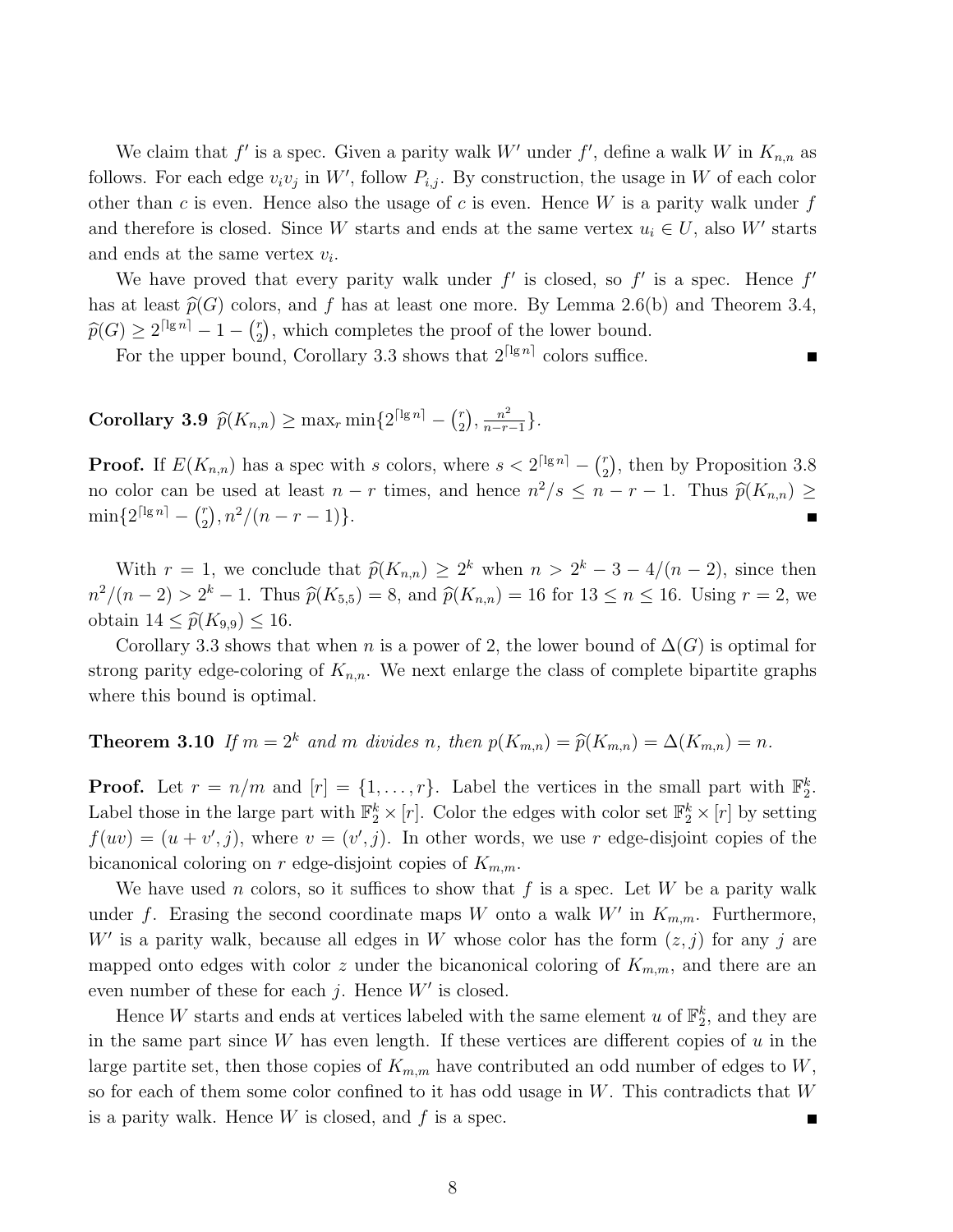Corollary 3.11 If  $m \le n$  and  $m' = 2^{\lceil \lg m \rceil}$ , then  $\widehat{p}(K_{m,n}) \le m' \lceil n/m' \rceil$ .

 $\textbf{Proof.} \ \ K_{m,n} \subseteq K_{m',m'[n/m']}.$ 

Corollary 3.11 provides examples of complete bipartite graphs where the maximum degree bound is optimal even though the size of neither partite set is a power of 2. For example,  $\hat{p}(K_{3,12}) = 12$ . We use Corollary 3.11 next to compute the exact values when  $m = 2$ . We will apply the result for  $K_{2,3}$  in Theorem 4.2.

### Corollary 3.12  $\hat{p}(K_{2,n}) = p(K_{2,n}) = 2 \lceil n/2 \rceil$ .

**Proof.** The upper bound is immediate from Corollary 3.11 with  $m' = 2$ .

For the lower bound, since  $\Delta(K_{2,n}) = n$  for  $n \geq 2$ , it suffices to show that n must be even when f is a parity edge-coloring of  $K_{2,n}$  with n colors. Let  $\{x, x'\}$  be the partite set of size 2. Each color appears at both x and x'. If color a appears on xy and  $x'y'$ , then  $f(xy') = f(x'y)$ , since otherwise the colors a and  $f(xy')$  form a parity path of length 4.

Hence  $y$  and  $y'$  have the same pair of incident colors. Making this argument for each color partitions the vertices in the partite set of size n into pairs. Hence  $n$  is even.

The upper bound in Corollary 3.12 can also be proved using an augmentation lemma. If f is a spec of a connected graph  $G$ , and  $G'$  is formed from G by adding new vertices x and y with common neighbors u and v in  $G$  (and no other new edges), then the coloring  $f'$ obtained from f by adding two new colors a and b alternating on the new 4-cycle is a spec of G'. This yields  $\widehat{p}(G') \leq \widehat{p}(G) + 2$ . Like Lemma 2.6(b), this statement fails for disconnected graphs. Since we presently have no further applications for this lemma, we omit the proof.

### 4 Parity Edge-Coloring of Complete Graphs

Theorem 3.4 states that  $\widehat{p}(K_n) = 2^{\lceil \lg n \rceil} - 1$ , and Conjecture 6.3 asserts that  $\widehat{p}(K_{n,n}) = 2^{\lceil \lg n \rceil}$ . When *n* is not a power of 2, these values for  $K_n$  and  $K_{n,n}$  exceed the maximum degree, which is the trivial lower bound. Hence it is conceivable that in the more general family of parity edge-colorings (not necessarily specs), there is an edge-coloring that uses fewer colors. We conjecture that this is not the case, and that indeed  $p(K_n) = \hat{p}(K_n) = 2^{\lceil \lg n \rceil} - 1$ , and similarly for complete bipartite graphs.

To prove that  $p(K_n) = 2^{\lceil \lg n \rceil} - 1$  for all n, it suffices to prove it when n has the form  $2^k + 1$ . Below we prove it for  $K_5$  and  $K_9$  by case analysis involving counting arguments. This proves the conjecture for  $K_n$  whenever  $n \leq 16$ . Canonical colorings provide the constructions; we only need the lower bounds.

Proposition 4.1  $p(K_5) = 7$ .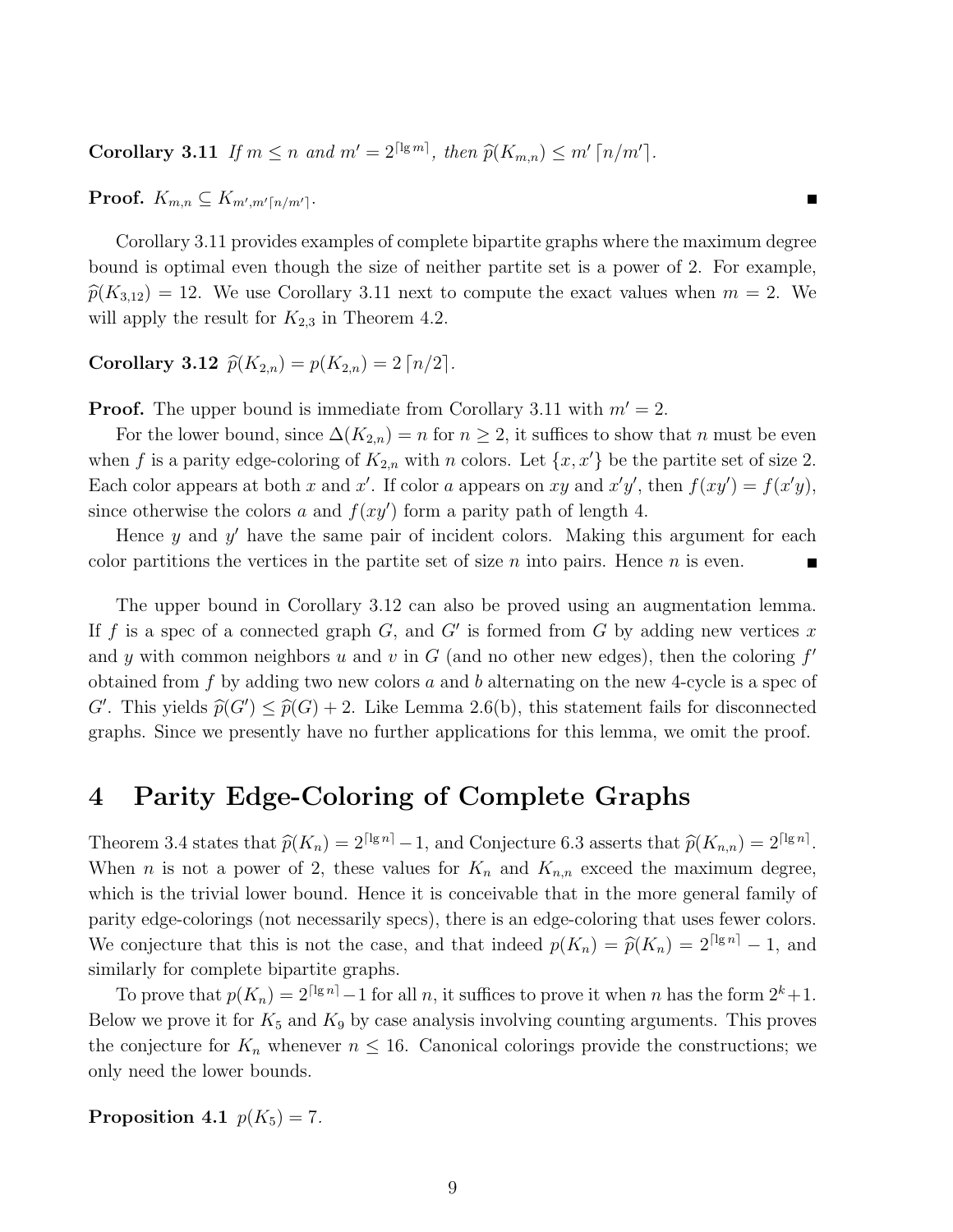**Proof.** Suppose that  $K_5$  has a parity edge-coloring f using at most six colors. Each color class is a matching and hence has size at most 2. Since  $K_5$  has 10 edges, using at most six colors requires at least four color classes of size 2. Since any two colors used twice must not form a parity path of length 4, each pair of colors used twice forms an alternating 4-cycle. Hence the colors used twice are all restricted to the same four vertices. However, there are only three disjoint matchings of size 2 in  $K_4$ . Thus f cannot exist.

#### **Theorem 4.2**  $p(K_9) = 15$ .

**Proof.** Let f be a parity edge-coloring using at most 14 colors; we obtain a contradiction. Let  $C_i$  be the set of edges in the *i*th color class, and let  $G_{i,j}$  be the spanning subgraph with edge set  $C_i \cup C_j$ . By Lemma 2.4, a connected subgraph using any k colors has at most  $2^k$ vertices. Hence each  $G_{i,j}$  has at least three components. If  $|C_i \cup C_j| \geq 7$ , then  $G_{i,j}$  has at most three components, since the only non-tree components are 4-cycles, allowing the edges to be ordered so that the first six edges reduce the number of components when added.

If each  $G_{i,j}$  has at least four components, then  $|C_i \cup C_j| \leq 6$ . If any class has size 4, then the others have size at most two. Since  $K_9$  has 36 edges, and  $4 + 2 \cdot 13 = 30 < 36$ , always  $|C_i| \leq 3$ . Furthermore, since  $7 \cdot 3 + 7 \cdot 2 < 36$ , at least eight classes have size 3; let  $C_1$  be one of them. If also  $|C_j| = 3$ , then  $G_{1,j}$  has a 4-cycle, since otherwise six edges reduce  $G_{1,j}$ to three components. The three edges of  $C_1$  can form at most six 4-cycles with other colors, but seven other classes have size 3. The contradiction eliminates this case.

Hence we may assume that  $G_{1,2}$  has three components  $A_1, A_2, A_3$  with vertex sets  $V_1, V_2, V_3$ and  $|V_1| \leq |V_2| \leq |V_3| \leq 4$ . Note that  $|V_2| \geq 3$ . We show that for  $i < j$ , at least four colors join  $V_i$  to  $V_j$ . If  $|V_j| = 4$ , then the edges from  $V_j$  to a vertex of  $V_i$  have distinct colors. If  $|V_j|$  < 4, then  $|V_j| = 3$  and  $|V_i| \ge 2$ . The edges joining two vertices of  $V_i$  to  $V_j$  form  $K_{2,3}$ . By Corollary 3.12,  $p(K_{2,3}) = 4$ .

No color class j outside  $\{1, 2\}$  connects one of  $\{V_1, V_2, V_3\}$  to the other two, since that would yield a connected 9-vertex graph in the three colors  $\{1, 2, j\}$ , contradicting Corollary 2.4. With three disjoint sets of four colors joining the pairs of components of  $G_{1,2}$ , we now have 14 colors in  $f$ . To avoid using another color, the remaining edges joining vertices within components of  $G_{1,2}$  must have colors used joining those components.

Since  $|V_2| \geq 3$ , we may choose  $u, v, w \in V_2$  with  $uv \in C_1$  and  $vw \in C_2$  and  $uw \in C_3$  and e being an edge of  $C_3$  that connects distinct sets  $V_i$  and  $V_j$ . Suppose first that e is incident to  $V_2$ . If  $|V_2| = 4$ , then  $wx \in C_1$  or  $ux \in C_2$ , and appending e to one end of  $vu, uw, wx$  or  $vw, wu, ux$  yields a parity path. If  $|V_2| = 3$ , then  $|V_1| \geq 2$ , and the end of e other than v is incident to an edge  $e'$  in  $C_1$  or  $C_2$ . Now  $e', e, vu, uw$  or  $e', e, vw, wu$  is a parity path.

Hence the endpoints of e are in  $V_1$  and  $V_3$ . Let z be the endpoint in  $V_3$ . If  $|V_3| = 4$ , then each of the four colors joining  $V_2$  to  $V_3$  appears at each vertex of  $V_2$ . Thus the color on uz appears also on some edge  $wy$ , and  $e$ ,  $zu$ ,  $uw$ ,  $wy$  is a parity path.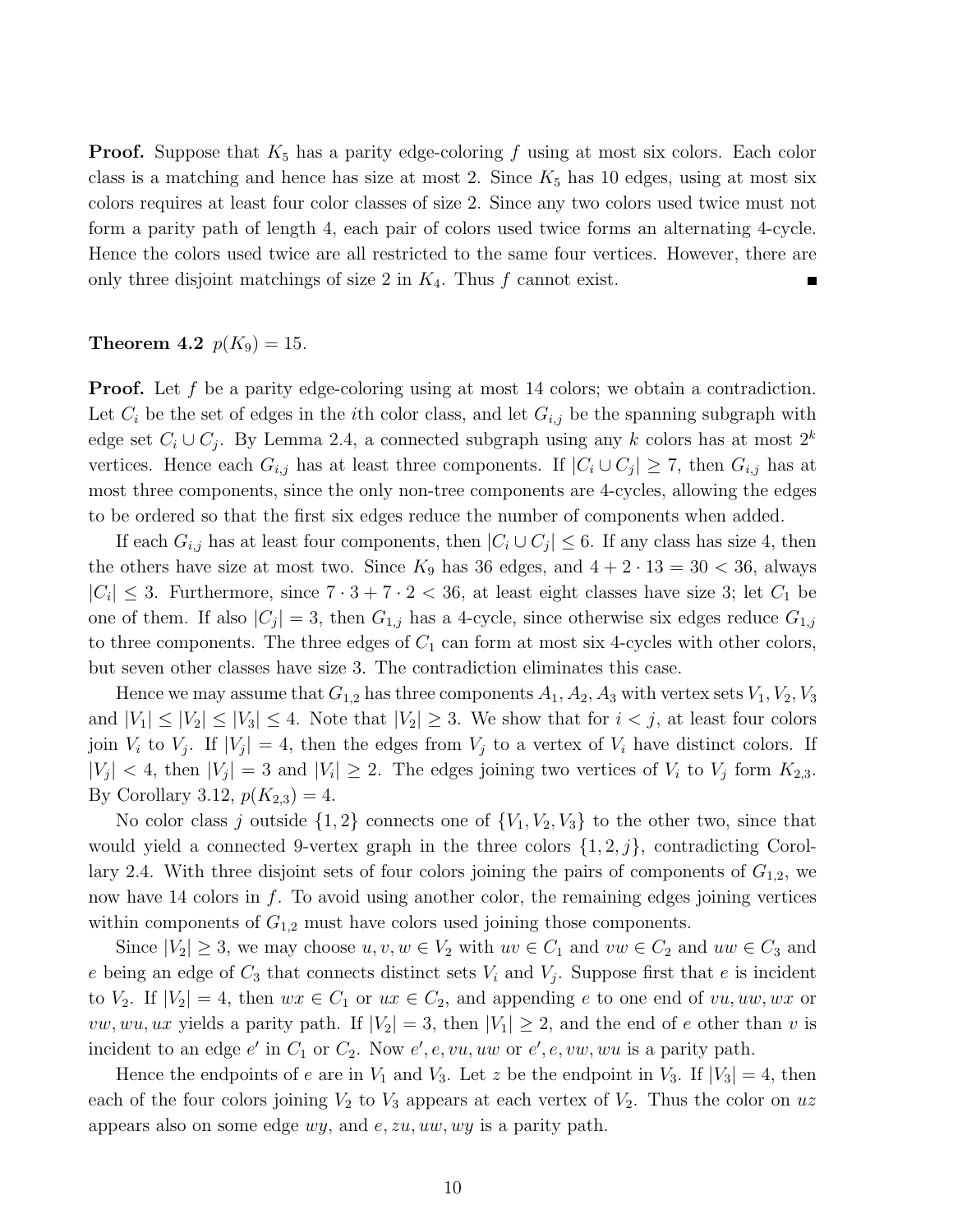Hence  $|V_1| = |V_2| = |V_3| = 3$ . Since the nine edges joining  $V_2$  and  $V_3$  use only four colors, some color is used on three of the edges. Call it  $C_4$ , with edges  $uu', vv', ww'$  joining  $V_2$  and  $V_3$ . Avoiding a parity path using  $C_4$  with  $C_1$  or  $C_2$  forces  $u'v' \in C_1$  and  $v'w' \in C_2$ . If  $z \in \{u',w'\},\$  then  $e, zu, uw, ww'$  or  $e, zw, wu, uu'$  is a parity path. Hence z must be v', and so  $C_3$  appears only once on the copy of  $K_{3,3}$  joining  $V_2$  and  $V_3$ .

However,  $K_{3,3}$  has no parity 4-edge-coloring in which one color is used only once. The other three colors would have multiplicities 3, 3, 2. Two matchings of size 3 in  $K_{3,3}$  form a 6-cycle, and a 2-colored 6-cycle contains a parity path.

It may be possible to generalize these arguments, but the case analysis seems likely to grow. Instead, we suggest another approach that could help to prove  $p(K_n) \geq 2^{\lceil \lg n \rceil} - 1$ .

**Definition 4.3** A parity r-set edge-coloring of a graph G is an assignment of an r-set of colors to each edge of  $G$  so that every selection of a color from the set on each edge yields a parity edge-coloring of G. Let  $p_r(G)$  be the minimum size of the union of the color sets in a parity r-set edge-coloring of  $G$ .

Parity r-set edge-coloring is related to parity edge-coloring as r-set coloring is to ordinary proper coloring. An r-set coloring of a graph assigns r-sets to the vertices so that the sets on adjacent vertices are disjoint, with  $\chi_r(G)$  being the least size of the union of the sets. The r-set edge-chromatic number  $\chi'_r(G)$  is defined by  $\chi'_r(G) = \chi_r(L(G))$ . Thus  $p_r(G) \geq \chi'_r(G)$ .

By using r copies of an optimal parity edge-coloring with disjoint color sets, it follows that  $p_r(G) \leq rp(G)$ . We have no examples yet where equality does not hold. Proving equality could help determine  $p(K_n)$  by using the following result.

**Proposition 4.4** If  $K_n$  has an optimal parity edge-coloring in which some color class has size  $\lfloor n/2 \rfloor$ , then  $p(K_n) \geq 1 + p_2(K_{\lceil n/2 \rceil}).$ 

**Proof.** Let f be an optimal parity edge-coloring in which c is used on  $\lfloor n/2 \rfloor$  edges. Let  $u_1v_1, \ldots, u_{\lfloor n/2\rfloor}v_{\lfloor n/2\rfloor}$  be the edges with color c, and let  $u_{\lfloor n/2\rfloor}$  be the vertex missed by c if n is odd. Contracting these edges yields  $K_{\lceil n/2 \rceil}$ , with  $u_i v_i$  contracting to  $w_i$  for  $i \leq \lfloor n/2 \rfloor$ , and  $w_{\lceil n/2 \rceil} = u_{\lceil n/2 \rceil}$  when n is odd.

Form a 2-set edge-coloring  $f'$  of  $K_{\lceil n/2 \rceil}$  as follows. For  $i < j \leq \lceil n/2 \rceil$ , let  $f'(w_iw_j) =$  $\{f(u_iu_j), f(v_iu_j)\}\.$  Since f' does not use c, to prove  $p_2(K_{\lceil n/2 \rceil}) \leq p(K_n) - 1$  it suffices to show that  $f'$  is a parity 2-set edge-coloring.

If  $f'$  is not a parity 2-set edge-coloring, then there is a parity path  $P'$  under some selection of edge colors from  $f'$ . Form a path P in  $K_n$  as follows. When P' follows the edge  $w_iw_j$  with chosen color a, P moves along the edge  $u_i v_i$  of color c (if necessary) to reach an endpoint in  $\{u_i, v_i\}$  of an edge with color a under f whose other endpoint is in  $\{u_j, v_j\}$ , and then it follows that edge. This path has the same usage as  $P'$  for every color other than c. Since c misses only one vertex of  $K_n$ , at least one end of  $P'$  is a contracted vertex, and an edge of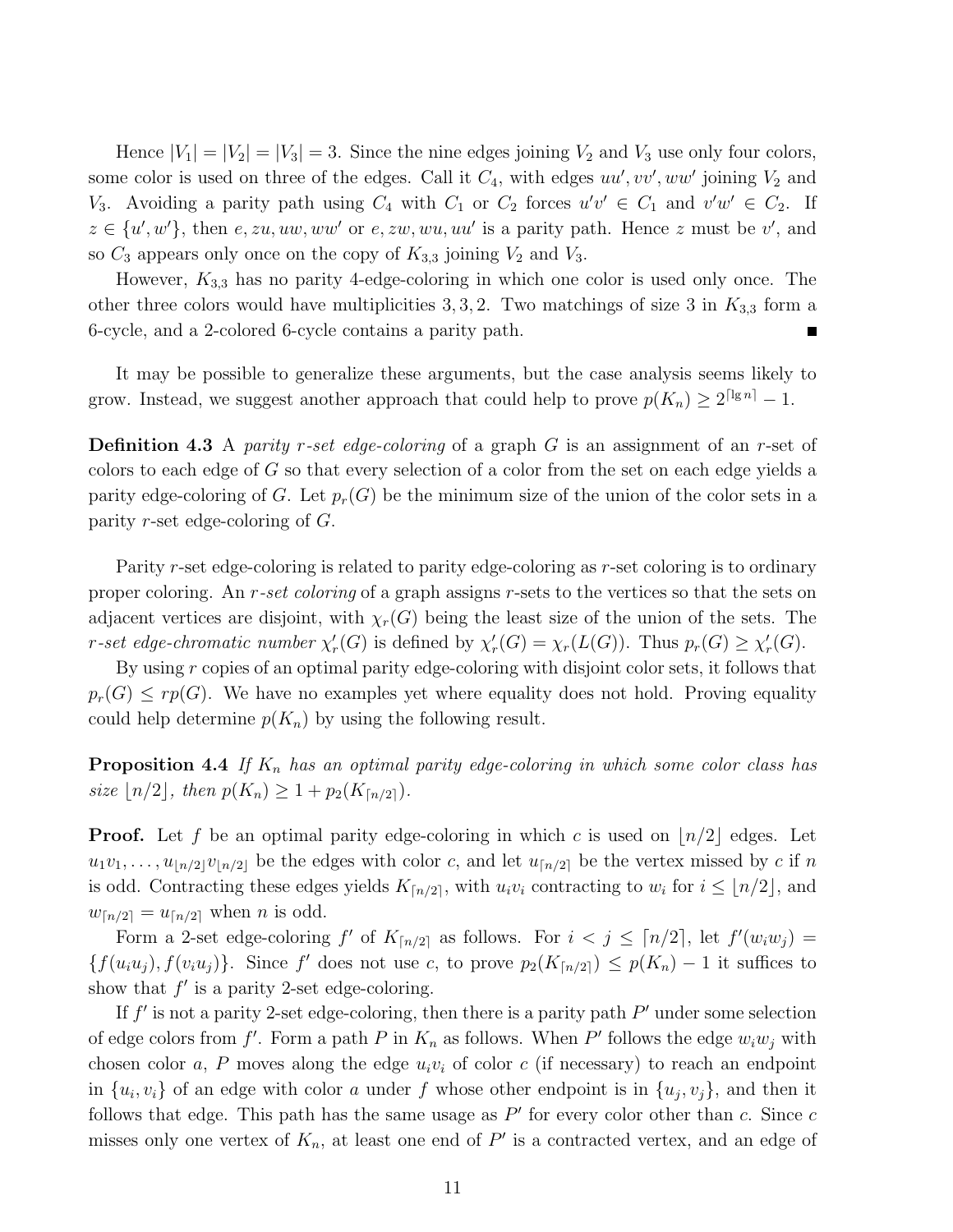color  $c$  can be added or deleted at that end of  $P$  to make the usage of  $c$  even if it had been odd. If P' is a  $w_i, w_j$ -path, then P starts in  $\{u_i, v_i\}$  and ends in  $\{u_j, v_j\}$  (one of the sets may degenerate to  $\{u_{\lceil n/2 \rceil}\}\)$ . Thus P is a parity path under f, which is a contradiction.

If  $n = 2<sup>k</sup> + 1$ , then  $\lceil n/2 \rceil = 2<sup>k-1</sup> + 1$ . If there is always an optimal parity edge-coloring of  $K_n$  with a near-perfect matching, then proving  $p_2(K_n) = 2p(K_n)$  would inductively prove that  $p(K_n) = 2^{\lceil \lg n \rceil} - 1$ . Although we do not know whether  $p_2(G) = 2p(G)$  in general, we provide support for the various conjectures by proving this when  $G$  is a path.

Theorem 4.5  $p_r(P_n) = rp(P_n)$ .

**Proof.** We prove the stronger statement that for every parity r-set edge-coloring f of  $P_n$ , there is a set of  $p(P_n)$  edges whose color sets are pairwise disjoint.

Let  $e_1, \ldots, e_{n-1}$  be the edge set of  $P_n$  in order. We say that a subset  $\{e_{i_1}, \ldots, e_{i_q}\}$  of  $E(P_n)$  with  $i_1 < \cdots < i_q$  is linked by f if  $f(e_{i_j}) \cap f(e_{i_{j+1}}) \neq \emptyset$  for  $1 \leq j \leq q-1$ .

We claim first that if  $E(P_n)$  decomposes into linked sets  $S_1, \ldots, S_t$  under f, then setting  $f'(e) = i$  when  $e \in S_i$  yields a parity edge-coloring  $f'$  of  $P_n$  with t colors. If not, then there is a parity path  $Q$  under  $f'$ . Since  $Q$  has an even number of edges with color  $i$ , we can pair successive edges in the list of edges having color  $i$  (first with second, third with fourth, etc.). Since  $S_i$  is linked, we can pick a common color from the two sets assigned to a pair. Doing this for each pair and each color under  $f'$  selects colors from the sets assigned to  $Q$  under f that form a parity path. This contradicts the choice of f as a parity r-set edge-coloring. Thus every partition of  $E(P_n)$  into linked sets needs at least  $p(P_n)$  parts.

To obtain edges with disjoint color sets from such a partition, we first construct a bipartite graph H with partite sets  $v_1, \ldots, v_{n-1}$  and  $w_1, \ldots, w_{n-1}$  by letting  $v_iw_j$  be an edge if and only if  $i < j$  and  $f(e_i) \cap f(e_j) \neq \emptyset$ . If  $E(P_n)$  has a partition into t linked sets, then H has a matching of size  $n-1-t$ , obtained by using the edge  $v_iw_j$  when  $e_i$  and  $e_j$  are successive elements in one part of the partition.

The construction of a matching from a partition is reversible. As edges are added to the matching, starting from the empty matching and the partition into singletons, the structural property is maintained that for the edges in a part, only the first edge  $e_j$  has  $w_j$  unmatched, and only the last edge  $e_i$  has  $v_i$  unmatched. Hence when an edge  $v_iw_j$  is added to the matching, it links the end of one part to the beginning of another part, reduces the number of parts, and maintains the structural property.

Thus  $E(P_n)$  has a partition into t linked sets under f if and only if H has a matching of size  $n-1-t$ . When t is minimized, the König–Egerváry Theorem yields a vertex cover of H with size  $n-t-1$ . Because the complement of a vertex cover is an independent set, H has an independent set T of size  $n + t - 1$ . Since  $V(H)$  consists of  $n - 1$  pairs of the form  $\{v_i, w_i\}$ , at least t such pairs are contained in T. If  $\{v_i, w_i\}$ ,  $\{v_j, w_j\} \subseteq T$ , then  $f(e_i)$  and  $f(e_i)$  are disjoint. Therefore there is a set of t edges whose color sets are pairwise disjoint.

We conclude that  $p_r(P_n) \geq rt \geq rp(P_n)$ .

п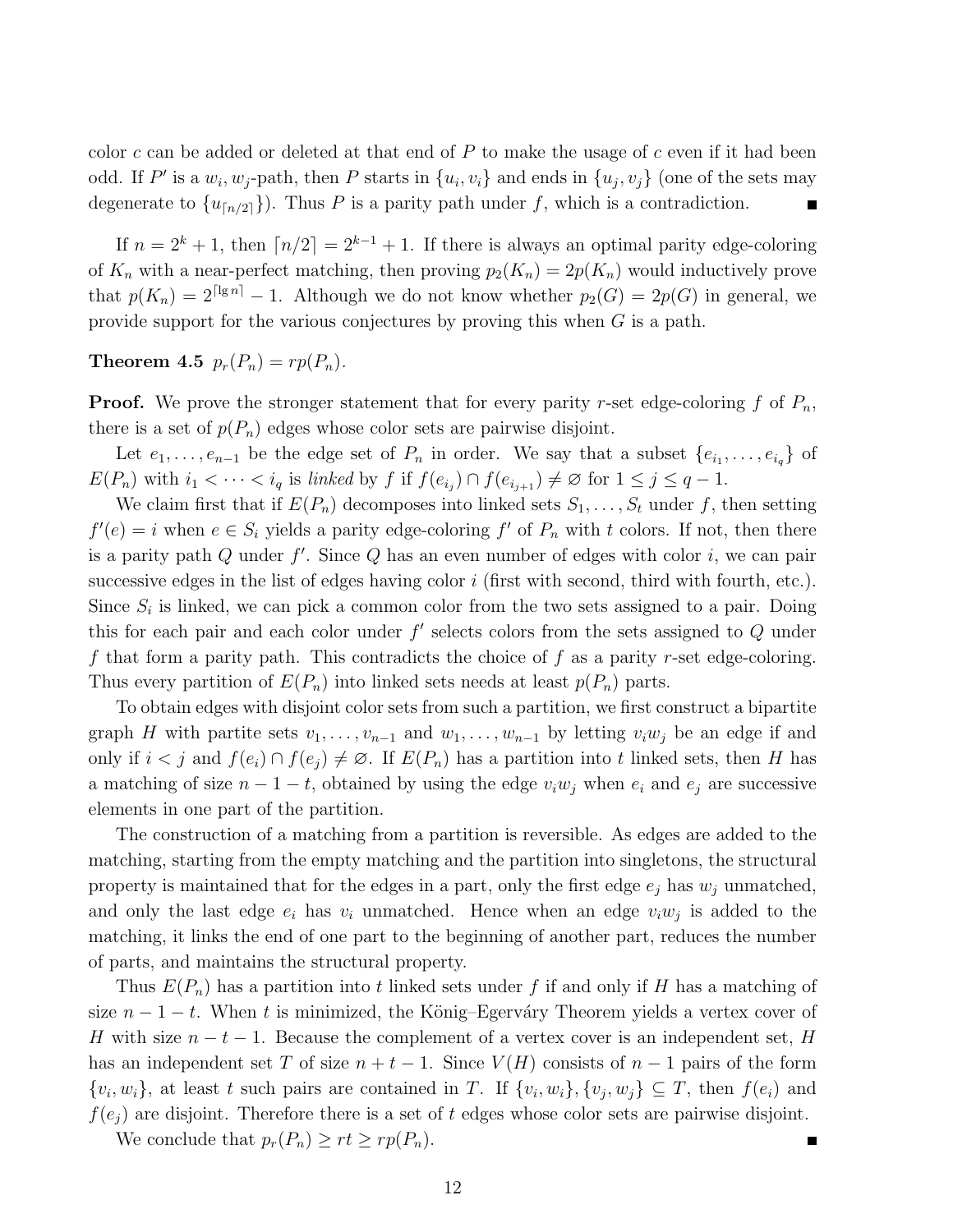### 5 Other Related Edge-Coloring Parameters

In this section we describe other parameters defined by looser or more restricted versions of parity edge-coloring, and we give examples to show that  $p(G)$  is a different parameter.

A nonrepetitive edge-coloring is an edge-coloring in which no pattern repeats immediately on a path. That is, no path may have colors  $c_1, \ldots, c_k, c_1, \ldots, c_k$  in order for any k. The notion was introduced for graphs in [1]. Every parity edge-coloring is nonrepetitive, and every nonrepetitive edge-coloring is proper, so the minimum number of colors in a non-repetitive edge-coloring of G lies between  $p(G)$  and  $\chi'(G)$ . The resulting parameter is called the Thue chromatic number in honor of the famous theorem of Thue constructing non-repetitive sequences (generalized to graphs in  $[1]$ ). The concept is surveyed in  $[8]$ .

More restricted versions of parity edge-colorings have also been studied. A *conflict*free coloring is an edge-coloring in which every path uses some color exactly once. An edge-ranking is an edge-coloring in which on every path, the highest-indexed color appears exactly once. Letting  $c(G)$  and  $t(G)$  denote the minimum numbers of colors in a conflict-free coloring and an edge-ranking, respectively, we have  $t(G) \ge c(G) \ge p(G)$ .

Conflict-free coloring has been studied primarily in geometric settings; see [7, 9, 24]. Edgerankings were introduced in [15]. It is known that  $t(K_n) \in \Omega(n^2)$  [3]; since  $p(K_n) \leq 2n-3$ , the gap here can be large. Equality can hold:  $t(P_n) = c(P_n) = p(P_n) = \lceil \lg n \rceil$ . Although computing  $p(G)$  or  $\widehat{p}(G)$  is NP-hard when G is restricted to trees, there is a algorithm to compute  $t(G)$  that runs in linear time when G is a tree [20] (at least four slower polynomialtime algorithms were published earlier). Computing  $t(G)$  is NP-hard on general graphs [19], as is finding a spanning tree T with minimal  $t(T)$  [21].

In this string of inequalities,  $c(G)$  and  $p(G)$  are neighboring parameters. In this section, we present examples to show that they may differ. In fact, in all these examples  $c(G) > \hat{p}(G)$ .

# **Corollary 5.1**  $c(K_{2^k}) > \hat{p}(K_{2^k}) = p(K_{2^k})$  when  $k \geq 4$ .

**Proof.** We have observed that the proof of Theorem 3.4 in [2] implies that every optimal spec f of  $K_{2^k}$  is canonical. The spanning subgraph of  $K_{2^k}$  formed by the color classes whose names are vectors of weight 1 is isomorphic to the hypercube  $Q_k$ , and the colors on it correspond to the coordinate directions. If there is a path in  $Q_k$  that crosses each coordinate direction more than once, then f is not conflict-free and  $c(K_{2^k}) > \hat{p}(K_{2^k})$ . In fact, it is easy to find such paths when  $k \geq 4$ .

**Example 5.2** As noted in Corollary 2.5,  $\hat{p}(C_8) = 3$ . Suppose that  $C_8$  has a conflict-free 3-edge-coloring. If a color is used only once, then the other two colors alternate on paths of length 4 avoiding it, thus forming parity paths of length 4. Hence the sizes of the three color classes must be  $(4, 2, 2)$  or  $(3, 3, 2)$ . Now deleting a edge from a largest color class yields a spanning path on which no color appears only once.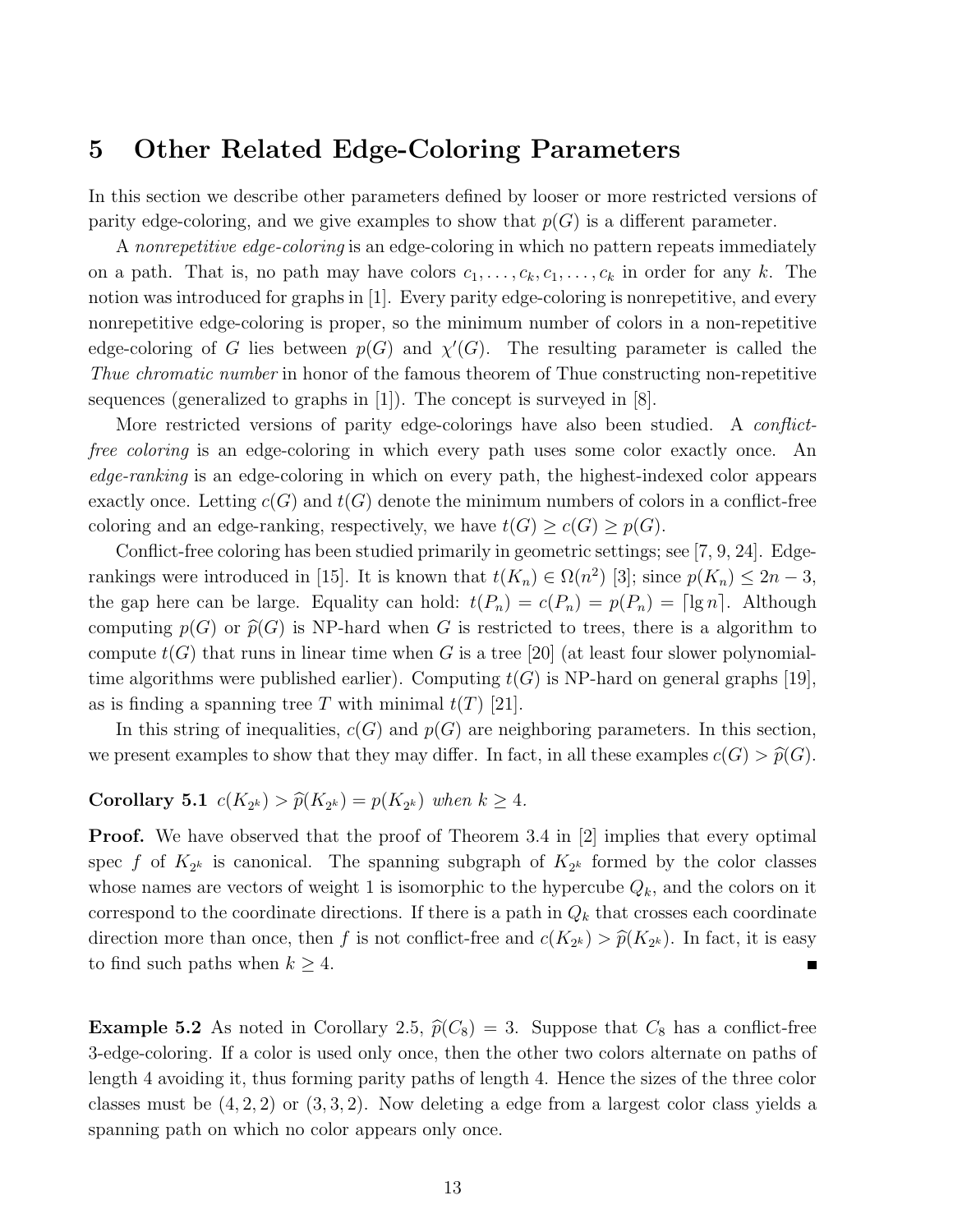By induction on the length, every path has an optimal parity edge-coloring that is conflictfree (use a color only on a middle edge and apply the induction hypothesis to each component obtained by deleting that edge). This statement does not hold for trees.

**Definition 5.3** A *broom* is a tree formed by identifying an endpoint of a path with a vertex of a star. Let  $T_k$  be the broom formed using  $P_{2^k-2k+2}$  and a leaf of a star with k edges. The parity of a vertex in  $Q_k$  is the parity of the weight of the k-tuple naming it.

We prove that  $T_k$  embeds in  $Q_k$  but needs more than k colors for a conflict-free edgecoloring (for  $k \geq 4$ ). W. Kinnersley (private communication) showed this initially for  $k = 5$ . We must first show that  $T_k$  indeed embeds in  $Q_k$ . This follows from the result of [17] that "double-star-like" tree with  $2^{k-1}$  vertices in each partite set embed as spanning trees of  $Q_k$ , since adding  $k-2$  leaf neighbors to the 2-valent neighbor of the k-valent vertex in  $T_k$  yields such a tree. Their proof is lengthy; we give a short direct proof for this special case.

**Lemma 5.4** If x and y are distinct vertices of  $Q_k$  having the same parity, then there is a path of length  $2^k - 3$  in  $Q_k$  that starts at x and avoids y.

**Proof.** It is well known that  $Q_k$  has a spanning cycle when  $k \geq 2$ . Since  $Q_k$  is edge-transitive, there is a spanning path from each vertex to any adjacent vertex (for  $k \geq 1$ ).

The desired path exists by inspection when  $k = 2$ . For larger k, we proceed inductively. Vertices  $x$  and  $y$  differ in an even number of bits; by symmetry, we may assume that they differ in the first two bits. Let  $Q'$  and  $Q''$  be the  $(k-1)$ -dimensional subcubes induced by the vertices with first bit 0 and first bit 1, respectively. We may assume that  $x \in V(Q')$ . There is a spanning x, u-path  $P'$  of  $Q'$ , where u is the neighbor of x obtained by changing the third bit. Note that  $P'$  has length  $2^{k-1} - 1$ .

Let v be the neighbor of u in  $Q''$ . Since v has the same parity as y, and  $v \neq y$ , the induction hypothesis yields a path  $P''$  of length  $2^{k-1} - 3$  in  $Q''$  that starts at v and avoids y. Together,  $P'$ ,  $uv$ , and  $P''$  complete the desired path in  $Q_k$ . п

**Lemma 5.5** For  $k \geq 2$ , the broom  $T_k$  embeds in  $Q_k$ , and hence  $\hat{p}(T_k) = p(T_k) = k$ .

**Proof.** Note that  $T_k = P_4 \subseteq Q_k$  when  $k = 2$ ; we proceed inductively. For  $k > 2$ , the tree  $T_k$  contains  $T_{k-1}$ , obtained by deleting one leaf incident to the vertex v of degree k and  $2^{k-1} - 2$  vertices from the other end. With  $Q'$  and  $Q''$  defined in Lemma 5.4, by the induction hypothesis  $T_{k-1}$  embeds in  $Q'$ . The distance in  $T_{k-1}$  from v to its leaf nonneighbor u is  $2^{k-1} - 2(k-1) + 2$ . This is even, so u and v have the same parity. Let x and y be the neighbors of u and v in  $Q''$ , respectively; also x and y have the same parity. By Lemma 5.4,  $Q''$  contains a path P of length  $2^{k-1} - 3$  starting from x and avoiding y. Now adding vy, ux, and P to the embedding of  $T_{k-1}$  yields the desired embedding of  $T_k$  in  $Q_k$ .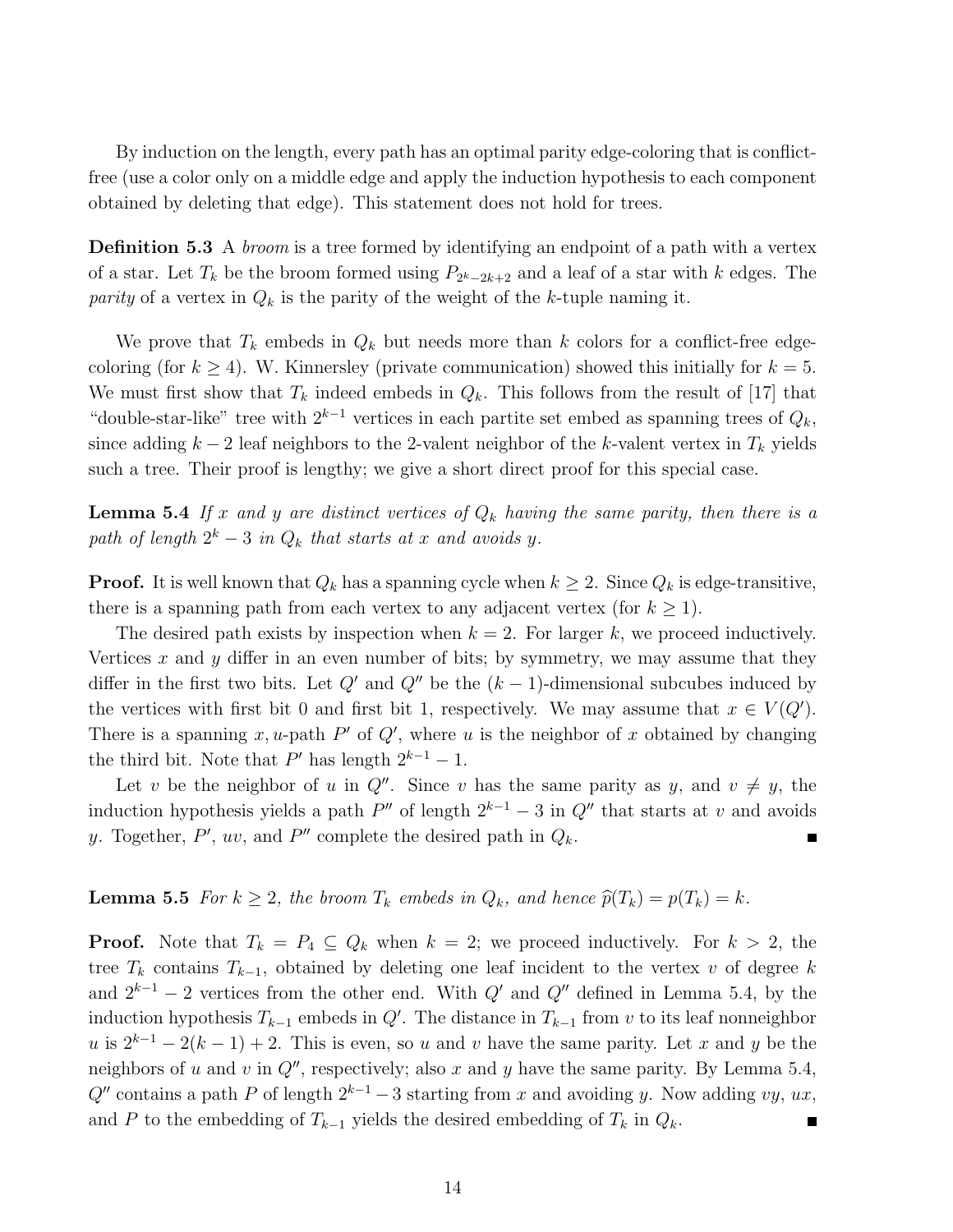**Theorem 5.6** If  $k \geq 4$ , then  $c(T_k) = k + 1 = \hat{p}(T_k) + 1$ .

**Proof.** For  $k = 4$ , a somewhat lengthy case analysis is needed to show  $c(T_4) > 4$ ; we omit this. Let x be the vertex of degree k in  $T_k$ .

For  $k \geq 5$ , we decompose  $T_k$  into several pieces. At one end is a star S with  $k-1$  leaves and center x. Let P be the path of length  $2^{k-2}$  beginning with x. Let R be the path of length  $2^{k-1}$  beginning at the other end of P. Since  $k \geq 5$ , we have  $2^{k-2} + 2^{k-1} \leq 2^k - 2k + 2$ , so P and R fit along the handle of the broom. Ignore the rest of  $T_k$  after the end of R.

Consider a conflict-free k-edge-coloring of  $S \cup P \cup R$ . Since R has  $2^{k-1} + 1$  vertices, at least k colors appear on  $E(R)$ . Since P has  $2^{k-2}+1$  vertices, at least  $k-1$  colors appear on  $E(P)$ . Hence on  $P \cup R$  there are  $k-1$  colors that appear at least twice, and only one color c appears exactly once. Since x has degree k, all k colors appear incident to x, including c. Hence c appears on some edge of S, and adding this edge to  $P \cup R$  yields a path on which every color appears at least twice.

For  $k \geq 2$ , we obtain a conflict-free  $(k + 1)$ -edge-coloring using color  $k + 1$  only on the edge e of P at x. Deleting e leaves the star S and a path P' with  $2^k - 2k + 2$  vertices. Since S has  $k-1$  edges and the length of  $P'$  is less than  $2^k$ , each has a conflict-free edge-coloring using colors 1 through k. Paths from  $V(S)$  to  $V(P')$  use color  $k+1$  exactly once.

It remains unknown how large  $c(G)$  can be when  $\hat{p}(G) = k$  or  $p(G) = k$ , either in general or when G is restricted to be a tree.

### 6 Open Problems

Many interesting questions remain about parity edge-coloring and strong parity edge-coloring. We have already mentioned several and collect them here with additional questions.

In Section 4, we proved the first conjecture for  $n \leq 16$ . In Section 3.2, we proved various special cases of the second conjecture, which yield further special cases of the first.

Conjecture 6.1  $p(K_n) = 2^{\lceil \lg n \rceil} - 1$  for all n.

**Conjecture 6.2**  $p(K_{n,n}) = \widehat{p}(K_{n,n}) = 2^{\lceil \lg n \rceil}$  for all n.

For complete bipartite graphs in general, the full story would be given by proving Conjecture 6.3, which we restate here for completeness.

Conjecture 6.3  $\hat{p}(K_{r,s}) = r \circ s$  for all r and s.

We have exhibited families of graphs G such that  $\hat{p}(G) > p(G)$  (see Example 2.8), but the difference is only 1, and the graphs we obtained all contain odd cycles.

**Question 6.4** What is the maximum of  $\widehat{p}(G)$  when  $p(G) = k$ ?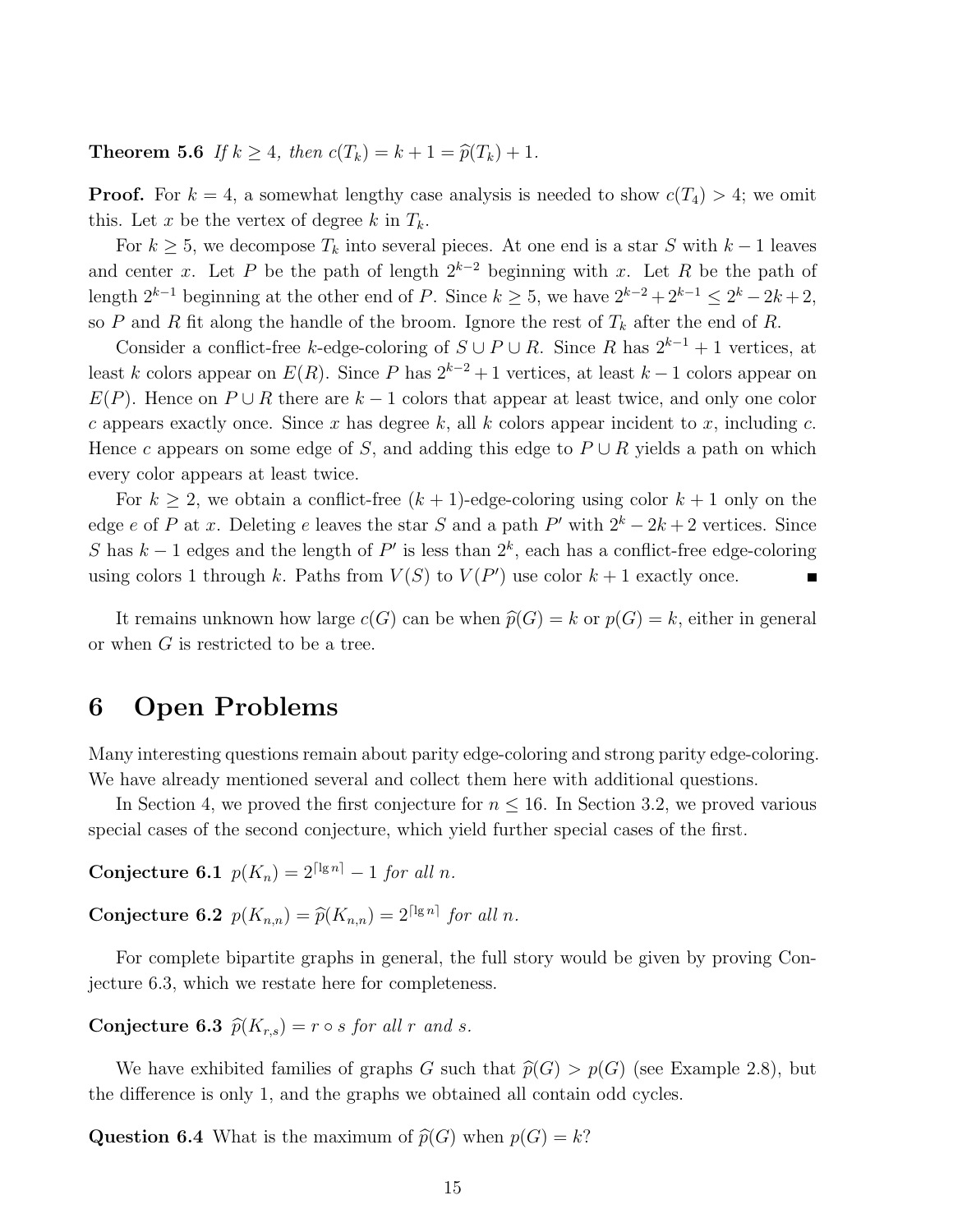**Conjecture 6.5**  $p(G) = \hat{p}(G)$  for every bipartite graph G.

If Conjecture 6.5 holds, than Conjecture 6.3 also determines  $p(K_{r,s})$ . If the conjectures are not both true, then it would still be interesting to know how  $p(K_{k,n})$  and  $\hat{p}(K_{k,n})$  grow with k for fixed n. In particular, when do they reach  $2^{\lceil \lg n \rceil}$ ? Theorem 3.10 may shed some light. Does equality hold in Corollary 3.11?

Several questions about parity edge-coloring of trees are related to the study of which tree with  $2^k$  vertices embed as spanning trees of  $Q_k$ . Havel [11] proposed studying that question, and many papers quickly followed; Havel [12] presents a survey. Such a tree must have partite sets of equal size and must have maximum degree at most  $k$ , but these conditions are not sufficient. Later results on sufficient conditions include [5, 13, 17, 23].

Question 6.6 What is the maximum of  $p(T)$  among n-vertex trees T with  $\Delta(T) = D$ ?

We observed from Theorem 2.2 that testing  $p(T) \leq k$  is NP-hard. This suggests complexity questions for more restricted problems.

**Question 6.7** Do polynomial-time algorithms exist for computing  $p(T)$  on trees with maximum degree D or on trees with bounded diameter?

The algebraic arguments in [2] yield that recognition of specs is in P. However, we do not know whether the same holds for parity edge-coloring. (It does hold for edge-colorings of trees using the labeling procedure of Theorem 2.2.)

Question 6.8 What is the complexity of testing whether an edge-coloring is a pec?

Paths and complete graphs show that  $p(G)$  cannot be bounded by bounding the maximum degree or the diameter. However, bounding both parameters limits the number of vertices. Hence the next question makes sense.

Question 6.9 What is the maximum of  $p(G)$  among graphs (or trees) with  $\Delta(G) \leq k$  and diam  $(G) \leq d$ ?

It is a classical question to determine the maximum number of edges in an  $n$ -vertex subgraph of  $Q_k$ , where  $n \leq 2^k$ . Does the resulting graph have the maximum number of edges in an *n*-vertex graph with parity edge-chromatic number  $k$ ? More generally,

**Question 6.10** What is the minimum of  $p(G)$  among all *n*-vertex graphs having m edges?

The lower bound in Corollary 2.4 naturally leads us to ask which graphs achieve equality. Every spanning subgraph of a hypercube satisfies  $p(G) = \lg n(G)$ ; is the converse true?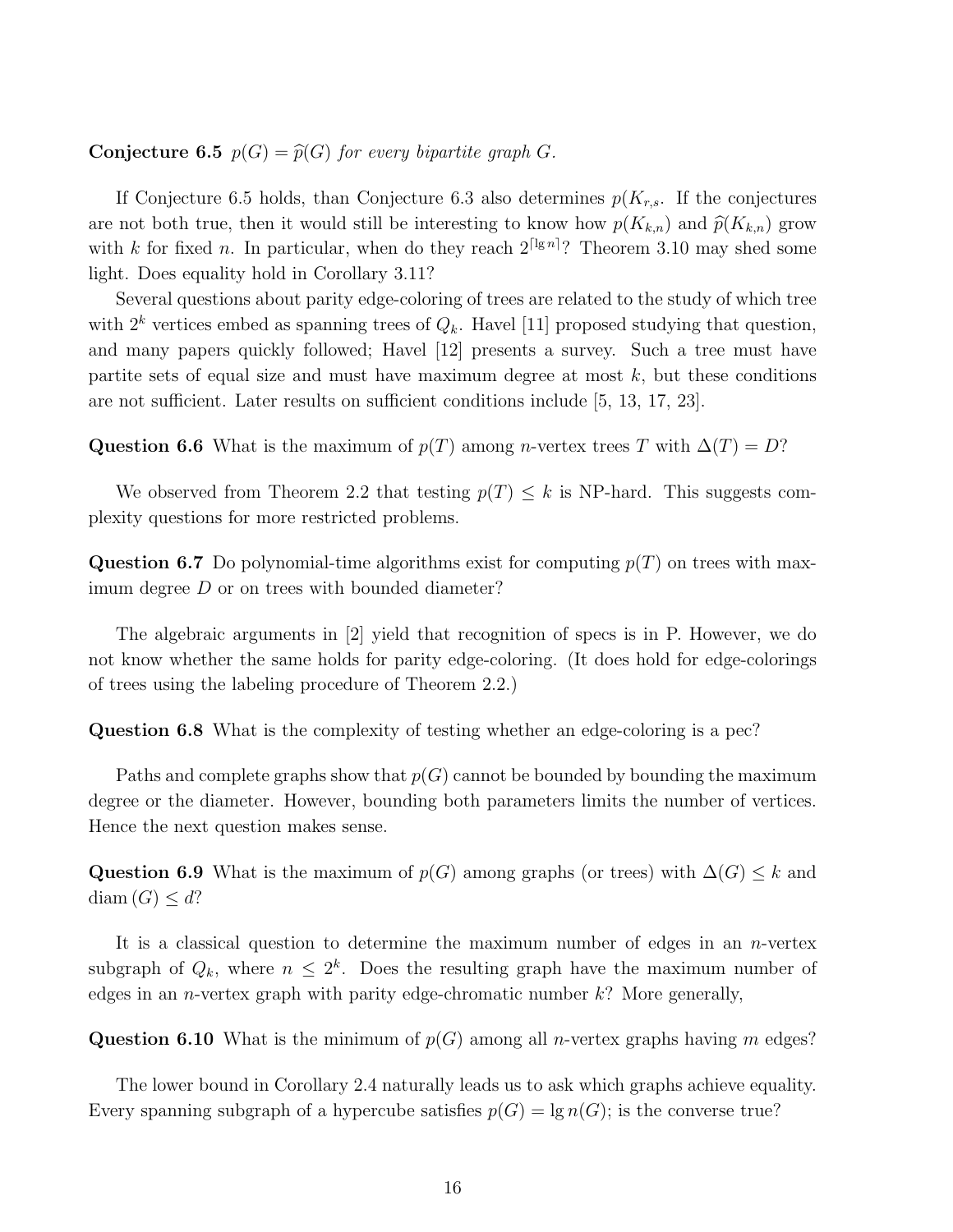**Question 6.11** Which connected graphs G satisfy  $p(G) = \lceil \lg n(G) \rceil$ ? Which satisfy  $\widehat{p}(G) =$  $\lceil \lg n(G) \rceil$ ?

Motivated by the uniqueness of the optimal spec of  $K_{2^k}$ , Dhruv Mubayi suggested studying the "stability" of the result.

**Question 6.12** Does there exist an parity edge-coloring of  $K_{2^k}$  with  $(1+o(1))2^k$  colors that is "far" from the canonical coloring?

In Section 5, we showed that paths satisfy all three properties below. Are there other such graphs?

**Question 6.13** For which graphs  $G$  do the following (successively stronger) properties hold? (a)  $p_2(G) = 2p(G)$ ?

(b)  $p_r(G) = rp(G)$  for all r?

(c) every parity r-set edge-coloring of G contains a set of  $p(G)$  edges whose color sets are pairwise disjoint?

Lemma 2.6(a) states that deleting an edge reduces the parity edge-chromatic number by at most 1. Ordinary coloring has the same property. Thus we are motivated to call a graph G critical if  $p(G - e) < p(G)$  for all  $e \in E(G)$ . We say that G is doubly-critical if  $p(G - e - e') = p(G) - 2$  for all  $e, e' \in E(G)$ . Our results on paths and cycles imply that for all  $n \geq 1$ ,  $P_{2n+1}$  is critical and  $C_{2n+1}$  is doubly-critical. Naturally, any star is doubly-critical.

Question 6.14 Which graphs are critical? Which graphs are doubly-critical?

Since the factors can be treated independently in constructing a spec,  $\hat{p}$  is subadditive under Cartesian product. Note that  $\hat{p}(P_2 \Box P_2) = 2 = \hat{p}(P_2) + \hat{p}(P_2)$ .

Question 6.15 For what graphs G and H does equality hold in  $\hat{p}(G\Box H) \leq \hat{p}(G) + \hat{p}(H)$ ? What can be said about  $p(G \Box H)$  in terms of  $p(G)$  and  $p(H)$ ?

It may be interesting to compare  $p(G)$  with related parameters such as conflict-free edgechromatic number on special classes of graphs. We suggest two specific questions.

Question 6.16 What is the maximum of  $c(T)$  such that T is a tree with  $p(T) = k$ ? What is the maximum among all graphs with parity edge-chromatic number  $k$ ?

Finally, the definitions of parity edge-coloring and spec extend naturally to directed graphs: the parity condition is the same but is required only for directed paths or walks. Hence  $p(D) \leq p(G)$  and  $\widehat{p}(D) \leq \widehat{p}(G)$  when D is an orientation of G.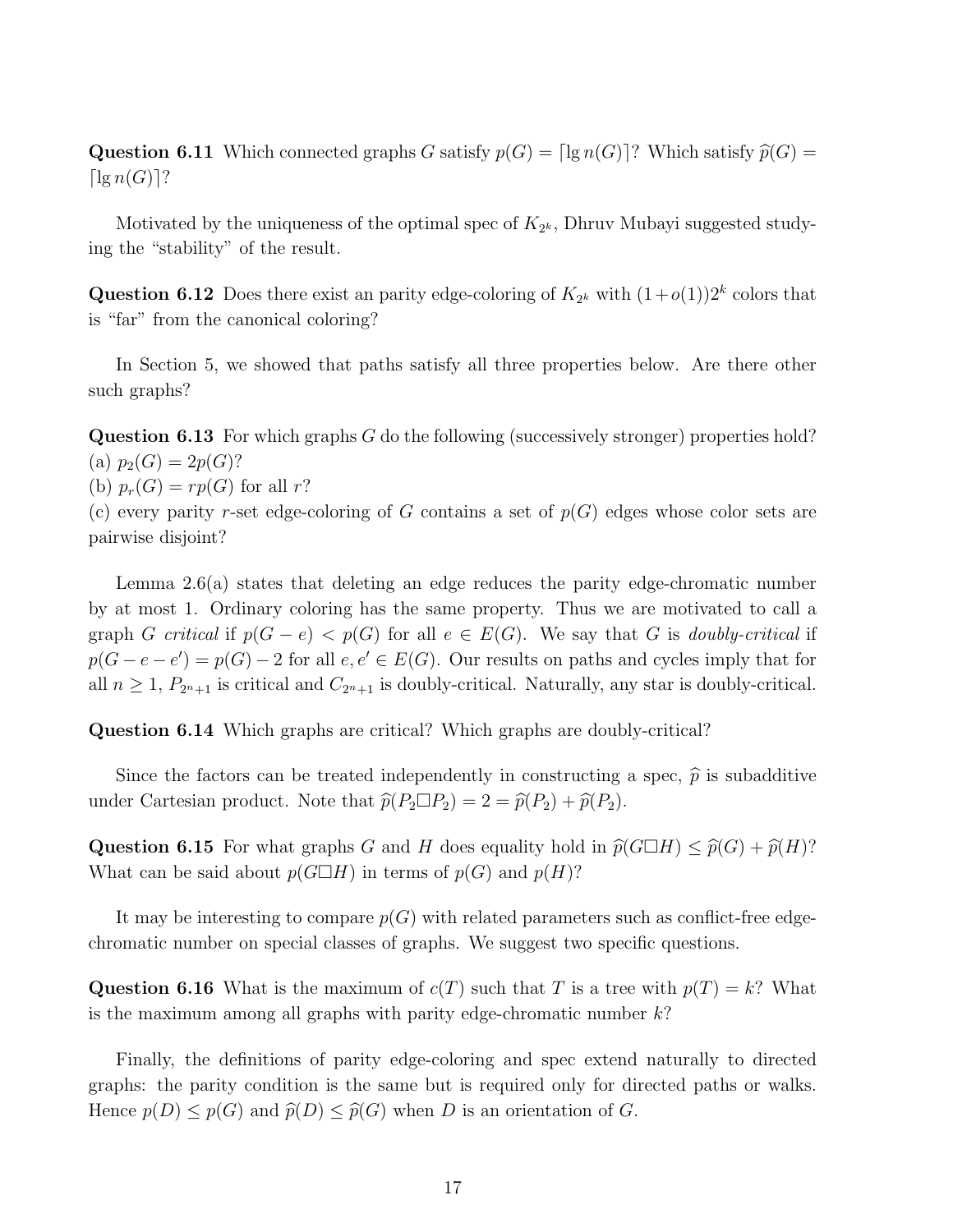For a directed path  $\vec{P}_m$ , the constraints are the same as for an undirected path. More generally, if  $D$  is an acyclic digraph, and  $m$  is the maximum number of vertices in a path in D, then  $p(D) = \hat{p}(D) = \lceil \lg m \rceil$ . The lower bound is from any longest path.

For the upper bound, give each vertex x a label  $l(x)$  that is the maximum number of vertices in a path ending at x (sources have label 0). Write each label as a binary  $\lceil \lg m \rceil$ tuple. By construction,  $l(v) > l(u)$  whenever uv is an edge. To form a spec of D, use a color  $c_i$  on edge uv if the *i*th bit is the first bit where  $l(u)$  and  $l(v)$  differ. All walks are paths. Any x, y-path has odd usage of  $c_i$ , where the *i*th is the first bit where  $l(x)$  and  $l(y)$  differ, since no edge along the path can change an earlier bit.

Thus the parameters equal  $\lceil \lg n \rceil$  for the *n*-vertex transitive tournament, which contains  $\vec{P}_n$ . This suggests our final question.

**Question 6.17** What is the maximum of  $p(T)$  or  $\widehat{p}(T)$  when T is an *n*-vertex tournament?

# Acknowledgement

We thank Dan Cranston, Will Kinnersley, Brighten Godfrey, Michael Barrus, and Mohit Kumbhat for helpful discussions.

# References

- [1] N. Alon, J. Grytczuk, M. Haluszczak, and O. Riordan, Nonrepetitive colorings of graphs. Random Structures Algorithms 21 (2002), 336–346.
- [2] D. P. Bunde, K. Milans, D. B. West, and H. Wu, Strong parity edge-coloring of complete graphs (submitted).
- [3] H. L. Bodlaender, J. S. Deogun, K. Jansen, T. Kloks, D. Kratsch, H. M¨uller, and Z. Tuza, Rankings of graphs. SIAM J. Discrete Math. 11 (1998), 168–181.
- [4] D. E. Daykin, and L. Lovász, The number of values of a Boolean function. J. London Math. Soc. (2) 12 (1975/76), 225–230.
- [5] T. Dvořák, I. Havel, J.-M. Laborde, and M. Mollard, Spanning caterpillars of a hypercube. J. Graph Theory 24 (1997), 9–19.
- [6] S. Eliahou and M. Kervaire, Sumsets in vector spaces over finite fields. J. Number Theory 71 (1998), 12-39.
- [7] G. Even, Z. Lotker, D. Ron, and S. Smorodinsky, Conflict-free colorings of simple geometric regions with applications to frequency assignment in cellular networks. SIAM J. Comput. 33 (2003), 94–136.
- [8] J. Grytczuk, Nonrepetitive graph coloring, manuscript.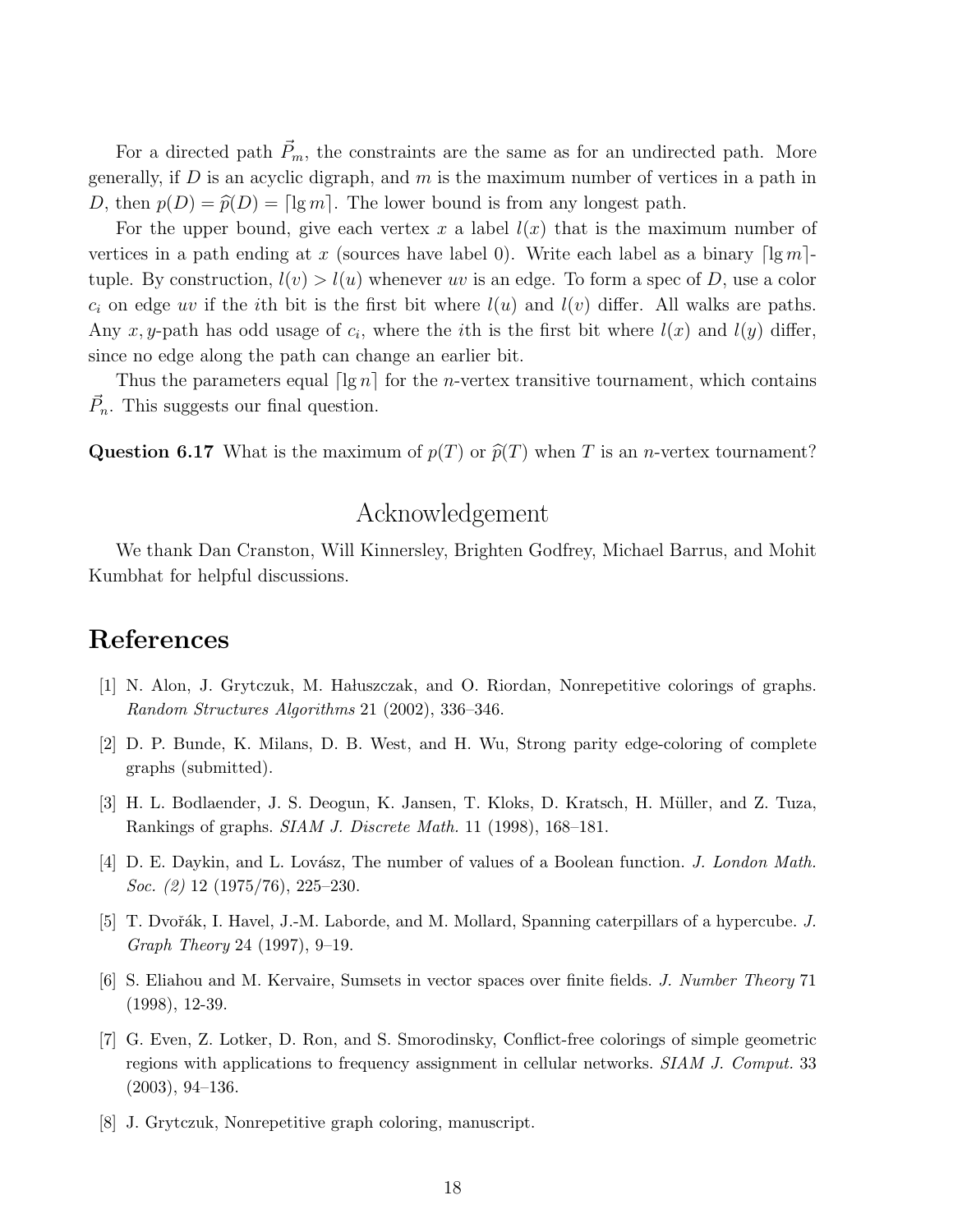- [9] S. Har-Peled and S. Smorodinsky, Conflict-free coloring of points and simple regions in the plane. Discrete Comput. Geom. 34 (2005), 47–70.
- [10] F. Harary and M. Lewinter, The starlike trees which span a hypercube. Comput. Math. Appl. 4 (15) (1988), 299–302.
- [11] I. Havel, On Hamiltonian circuits and spanning trees of hypercubes. Casopis Pěst. Mat. 109 (1984), no. 2, 135–152.
- [12] I. Havel, On certain trees in hypercubes. In Topics in combinatorics and graph theory (Oberwolfach, 1990), (Physica, 1990), 353–358.
- [13] I. Havel and P. Liebl, One-legged caterpillars span hypercubes. J. Graph Theory 10 (1986), 69–77.
- [14] I. Havel and J. Movárek, B-valuation of graphs. Czech. Math. J.  $22(97)$  (1972), 338–351.
- [15] A. V. Iyer, H. D. Ratliff, and G. Vijayan, On an edge ranking problem of trees and graphs. Discrete Appl. Math. 30 (1991), 43–52.
- [16] G. Károlyi, A note on the Hopf–Stiefel function. *Europ. J. Combin.* 27 (2006), 1135–1137.
- [17] M. Kobeissi, and M. Mollard, Disjoint cycles and spanning graphs of hypercubes. Discrete Math. 288 (2004), 73–87.
- [18] D. W. Krumme, K. N. Venkataraman, and G. Cybenko, Hypercube embedding is NPcomplete. In Proc. 1st Conf. Hypercube Multiprocessors (M. T. Heath, ed.) (Soc. Ind. Appl. Math., 1986), 148–157.
- [19] T. W. Lam and F. L. Yue, Edge ranking of graphs is hard. Discrete Appl. Math. 85 (1998), 71–86.
- [20] T. W. Lam and F. L. Yue, Optimal edge ranking of trees in linear time. Proc. Ninth ACM-SIAM Symp. Disc. Algs. (San Francisco, CA, 1998), (ACM, 1998), 436–445, and Algorithmica 30 (2001), 12–33.
- [21] K. Makino, Y. Uno, and T. Ibaraki, On minimum edge ranking spanning trees. J. Algorithms 38 (2001), 411–437.
- [22] J. Mitas and K. Reuter, Subgraphs of hypercubes and subdiagrams of Boolean lattices. Order 13 (1996), 41–64.
- [23] L. Nebeský, Embedding m-quasistars into n-cubes. Czechoslovak Math. J. 38(113) (1988), 705–712.
- [24] J. Pach and G. Toth, Conflict-free colorings. In *Discrete and computational geometry*, Algorithms Combin. 25 (Springer, 2003), 665–671.
- [25] A. Plagne, Additive number theory sheds extra light on the Hopf–Stiefel function. L'Enseignement Math. 49 (2003) 109-116.